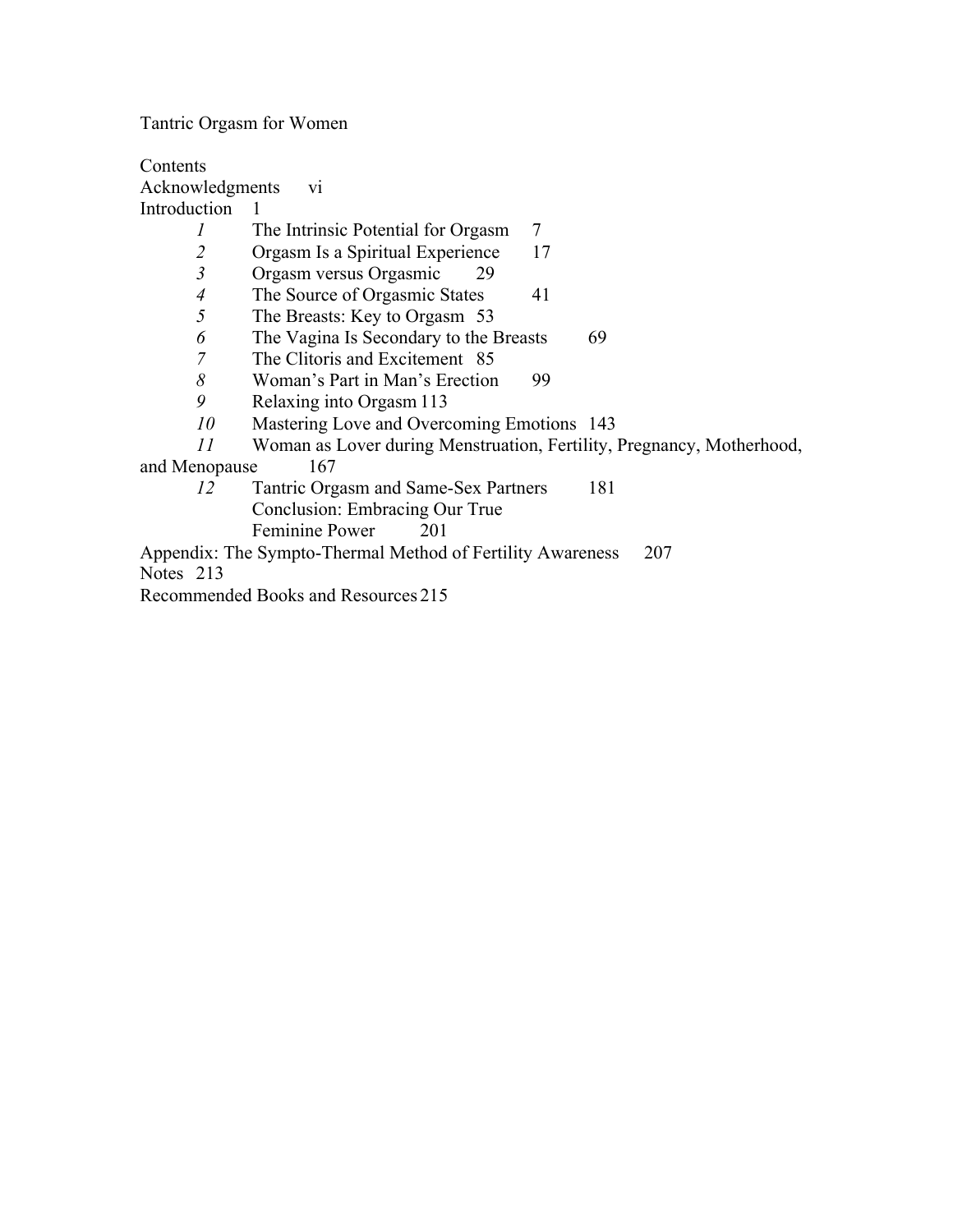## 1 The Intrinsic Potential for Orgasm  $\mathbf{I}$

Each and every woman arrives on this earth with the intrinsic capacity to experience the uplifting joy of orgasm. Mother Nature in her unswerving wisdom has graced the female body with a special design so that this experience can arise. Women have the potential to live sex fully, as a conscious, guiding force. However, even though nature may have sincerely intended this for us, in real life very few women can say that they have genuine command over their orgasmic experiences. Instead, for most women, orgasm remains quite elusive, happening now and then, depending more on good orchestration than on an intimate understanding of our inner design. Love becomes an experience filled with ups and downs: it doesn't seem to last long enough; is as changeable as the wind; is one day here and gone the next. Women living without the ambience of love suffer tremendously, often experiencing states of acute depression and despair.

In part this unhappy situation can be attributed to a lack of insight into feminine energy and the female body. Women have no information on how to intentionally create the orgasmic state or how to embrace the gift of orgasm. In this void of wisdom, woman does not understand herself as intimately or expertly as she could. As a consequence, this naiveté about her body operates unconsciously against her better interests—in life, in love, and in sex.

Recently, at the end of a couples workshop, a man participating with his wife summed up his experience to the group: "It is quite incredible. After spending the last thirty-five years trying to become a really good lover, I discovered during this week that everything I think turns a woman on in actual fact turns her off." His observation was correct. I too have observed that the opposite of almost everything people think or say about sex has proved to be the truth. As a result of these misconceptions, women on the whole are not at all satisfied with the state of their sex lives, finding them unfulfilling for any number of reasons. Perhaps this may not be so at the beginning of a sexual relationship, but after a period of time many women report that dissatisfaction has become the norm. The body gradually closes down and a general disinterest and disappointment in sex begins to creep in. For some women this shift can occur within a few months, for others it happens over the course of a few years. The length of time involved is not relevant; what is most significant is the fact that this withdrawal from sex happens repeatedly for women.

Not knowing her body and the "how" of expanding into her feminine energy automatically places a restriction and limitation on a woman's experience of sex, and therefore of love. And if this reality is true for woman, it is equally true for man. If woman is living and loving at a sexual minimum, her male partner also exists at this same level.

For women this sexual minimum is reflected in their tremendous difficulties at achieving orgasm. So often women share with me their fear that something is seriously wrong with them because they cannot manage to experience any kind of orgasm. Or they're worried because they need an hour or more to feel a full *yes* to penetration. Or they report that sex has gradually lost its attraction, though the longing for tenderness and intimacy remains. With these negative thoughts passing through the mind, old and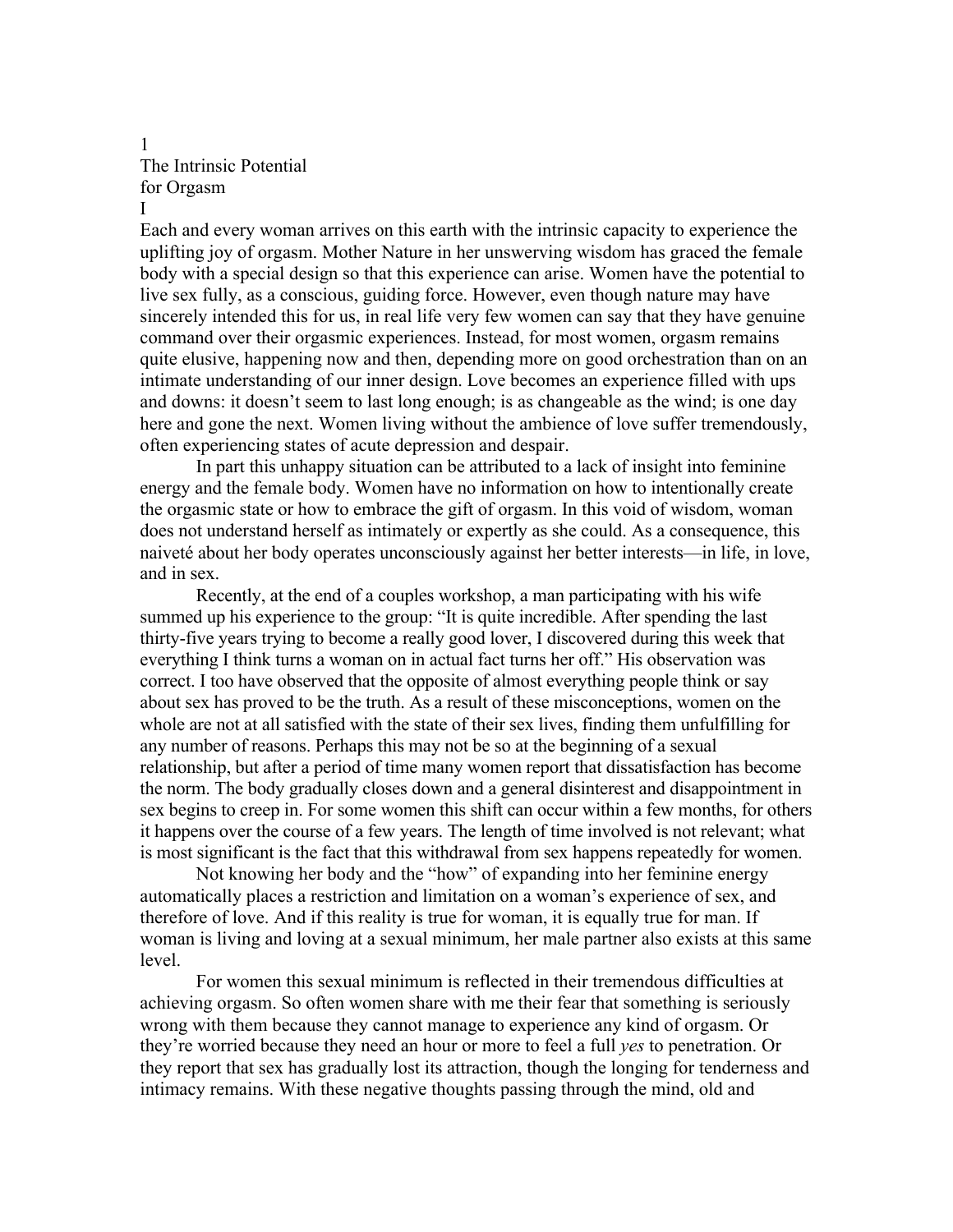unexpressed feelings of unworthiness or inadequacy can ripple to the surface; soon insecurity begins to erode the joy of a loving heart. For a woman, unhappiness and dissatisfaction with sex can easily become the acceptable, expectable norm. Women's magazines routinely give tips on sex and female orgasm and advice about how to achieve orgasm more easily. Simply because these articles speak openly about sex (a rare occurrence in everyday conversation), they might gratify and relax a woman for a short while. But the guidance these magazines offer barely scratches the surface of the deeper sexual realm that exists for every human being. The advice found in magazines also reflects the widespread absence of concrete information on the female body. When last did we hear anything new or inspiring? When did we last hear about something that works? something that sounds right or feels right? something that resonates in the body, heart, and soul?

The truth is that your body is fully capable of experiencing deep, rich, satisfying orgasm. The key is to step inward and observe the physical sensations of your own body without judgment. How do you feel when you are having sex with your partner? How do you feel when you are having sex by yourself? Gather information about your body's responses. What do you enjoy? What irritates you? What leaves you feeling profoundly disappointed? Remember that, as long as you look at them honestly, feelings are always true. No feeling is ever "wrong."

When your partner, consumed by excitement, begins to move ever harder and faster toward his own climax (the so-called jackhammer mode), do you feel invisible, left behind, engulfed by a wave of disappointment that once again he will be all finished before you even begin to get warmed up? Or perhaps your partner dutifully feels that he should satisfy you before he allows himself to be satisfied, so he works hard to bring you to orgasm by stimulating your clitoris. He's doing the "right" thing, so you don't want to be critical. But is he rubbing too hard? too fast? Do you need more lubrication? Do you feel pressured to get on with it, to hurry up and climax so that he can move on to the "real" part of sex—that is, penetration and ejaculation? Do you worry that he's getting bored while he's stimulating you? Do you find yourself getting bored? Do you leave your body altogether and make a grocery list in your head or remember that your second child needs to take a picnic lunch for his field trip tomorrow? Or do you need to leave your physical body in another way and engage in a steamy sexual fantasy in order to come to climax? Do you actually feel disinterested but work hard at that fantasy, nevertheless, because your partner will be disappointed or feel diminished if he can't bring you to orgasm? Do you sometimes fake orgasm just to get the whole thing over with?

You are not alone. Unfortunately, most women in our modern-day cultures have felt some or all of these ways. And all of these scenarios miss the essential truth that your body is fully capable of a deep, sustained, fully satisfying orgasmic state. Orgasm is not a destination that we arrive at by trying—by doing the right thing or thinking the right thoughts. Rather, orgasm is a state of being that arises naturally when we are more relaxed in sex. In relaxation woman opens to her inner world, bringing herself into the focus of her attention. Doing so reveals the exquisite interplay of active male and receptive female energy, which flowers into prolonged pleasure for both the man and the woman.

You may well ask, "If this is true why don't more people know about it? Why has sexual dissatisfaction become the rule for women, rather than the exception?"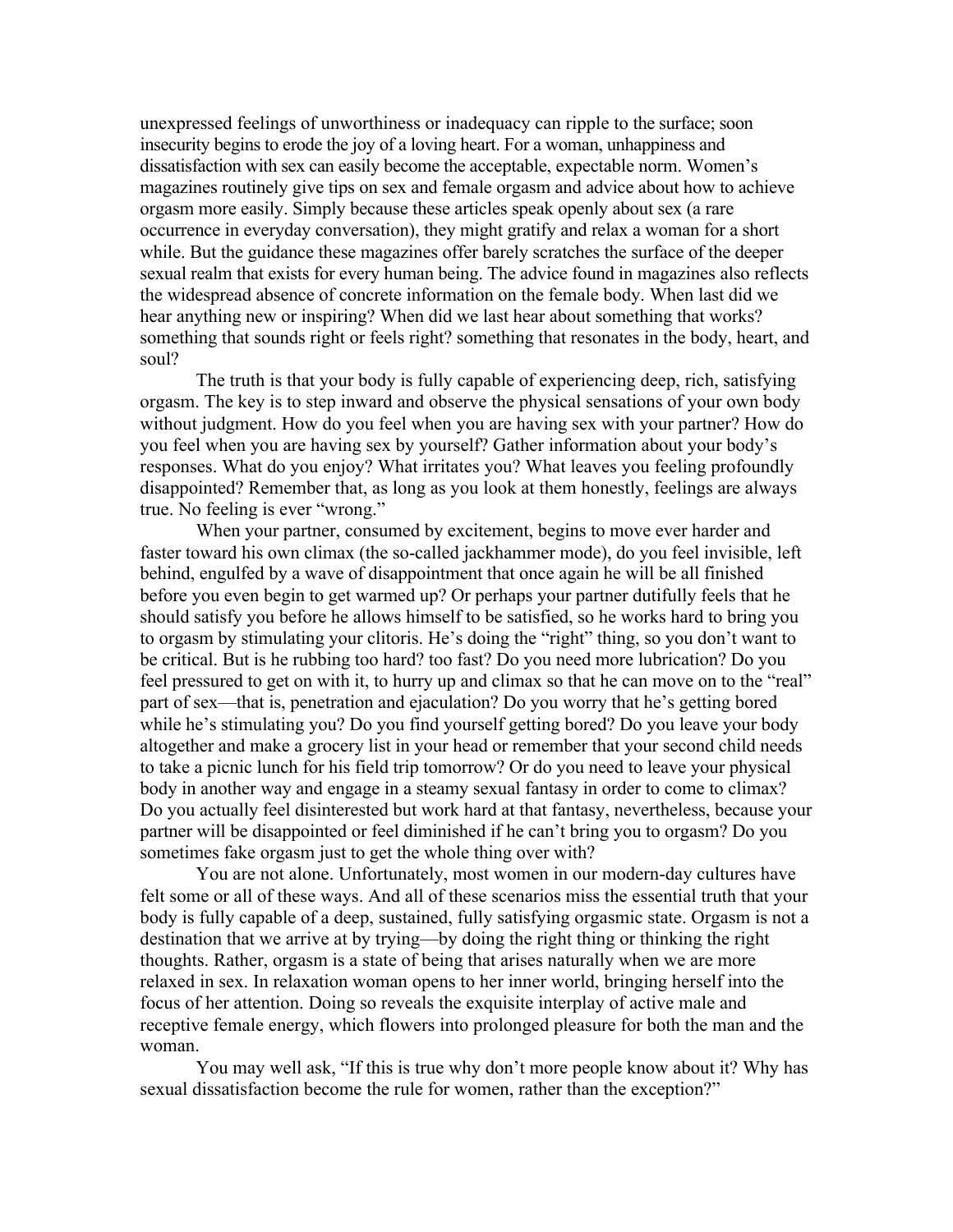It can be said that we human beings unconsciously remain shortsighted about our true sexual selves. We are unaware of our higher potential and how to access it. As it stands, in our conventional sexual expression we are not truly physically sensitive or psychologically receptive or available enough to invite higher sexual experiences into us—or rather, to be graced by the divine, which would be a more accurate description. We are as host, and the divine is as guest, and enormous space has to be created for the divine to enter us.

These days it has become virtually impossible to shine new light on sex, to look at it and see it in a fresh, innocent, enlightened way. This is because there is an inherent limitation in our viewing situation—woman's role in the sex act is always looked at through the same spectacles, through the prevailing misconceptions about sex, the very misunderstandings that lie at the root of the orgasm issue. If you were to always look at the world through rose-tinted lenses you would begin to believe that everything was pink. If no one ever suggested that you take your spectacles off and see how the world looked without them, you might continue to believe in your rose-tinted perceptions. They would become the norm for you, just as our misconceptions about female sexuality have become the norm for us in today's world.

Take, for instance, the sometimes-proffered suggestion that a woman use sexual fantasy to provoke an orgasm. In actual fact, sexual fantasy has nothing to do with what is happening in the woman's physical body in the here and now, with this particular man. It is an imagined scenario. It is a deliberate switch over from channel "body" to channel "mind," using the power granted by imagination. This can in fact trigger the response of sexual excitement in the body. But it has nothing to do with the physical penis that is present right now in the physical vagina. The issue here is that basic to lack of orgasm is a lack of connection to the body and to its internal sensitivity, its kinesthetic sense. So the advice of fantasy as a solution to orgasm—which only absents a woman further from her physical body—keeps woman circling around in the same sexual frame in which she already finds herself.

Our conventional, socially conditioned view of sex is linear and one-dimensional, lacking in balance, intelligence, and spiritual insight. Unless we are taught the full potential of sex while we are young, we inherit a sexual conditioning just by being a part of our society, by being surrounded by cultural misinformation that we absorb unconsciously. The rare person is able to access the uplifting dimension of sex intuitively; most of us are conditioned and live life in innocence of any sexual alternatives.

In response to the unconscious female conditioning of our society, the essential female qualities often become distorted: Softness can become weakness; receptivity can become passivity or resignation; the nurturing quality can become overbearing; the beauty of surrender can become submission; absorption might turn into sucking; the ability to sustain long-term waiting can shift into indolence; love can turn to jealousy and the use of female qualities for manipulation; the joy of non-doing and relaxation can express itself as the dead weight of inertia and laziness. Feminine fluidity might become a state of collapse; the free expression of individual feelings shifts toward sentimentality or moodiness; intuition and psychic abilities can slide over the line into paranoia and hysteria; the ability to allow events to unfold without trying to control them can become inappropriate indecisiveness or lack of initiative; sensitivity twists into victimhood or is used in the service of fear; appreciation for beauty becomes attachment to outer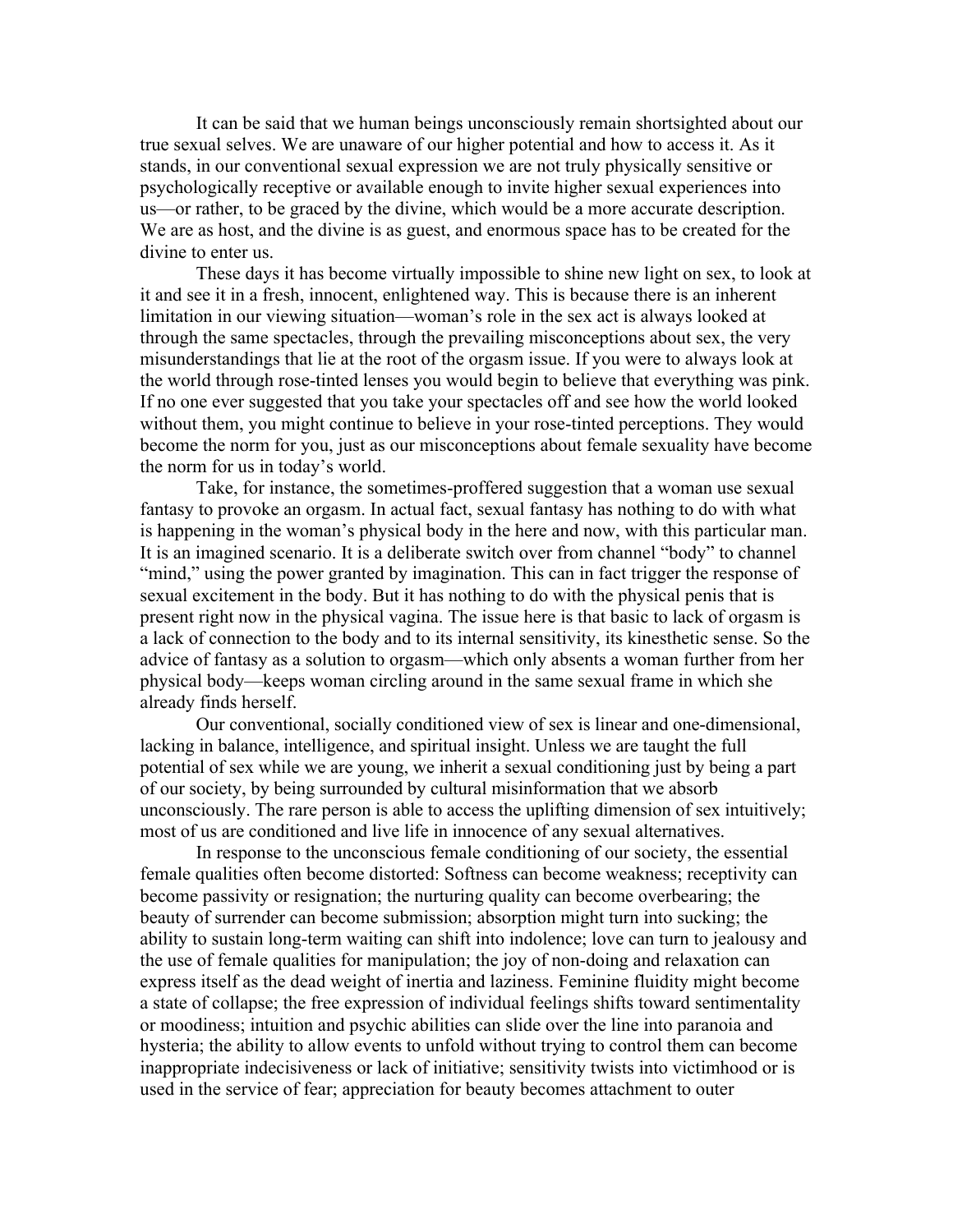appearance; the nesting impulse can become a compulsive obsession with security; silent strength can turn to masochistic dependency; the awareness of connection to the universe beyond one's personal boundaries can go too far, resulting in an individual who is vague and spaced out and lacking enough personal definition.

The currently accepted view of "normal" sexual experience keeps women in bondage to an expression of a male type of sexuality, with no room for expression of the equally important female pole of sexual experience. The current male-oriented approach features an outward, sensation-directed expression of sexuality that effectively erases intrinsic female qualities, and in so doing firmly plants the roots of sexual dissatisfaction and dysfunction in both sexes. It is exactly the feminine, receptive qualities (undistorted by cultural misinformation) that are absolutely essential for the orgasmic state to arise in woman and also in man. Woman is required to be physically more poised and at ease so as to absorb the true male force, transform it, and channel it upward through her receptive feminine powers.

At this point in time women unconsciously, and sometimes consciously, support men in their male-oriented expression of sexuality. Many women report a high incidence of pain during and after sexual intercourse, but they endure it silently in order to satisfy their partners. Many others assume that sex will be a rough, aggressive experience with no expression of love or tenderness. I remember a woman telling me during a workshop that she had no idea that sex could be considerate and gentle. We collude with the dominant form of sexual expression simply because lovemaking has been "done" in this way for as long as we can remember. By now it seems utterly normal and we are unaware that alternatives exist.

While it appears that the conventional model of lovemaking is more satisfying for men than for women, in truth men's sexual fulfillment could also be much fuller and deeper, more sustained and more satisfying than it is now. One reason for this is that male ejaculation is commonly understood to be the male version of orgasm. For many men ejaculation *is* the sexual experience. However, ejaculation is not the equivalent of orgasm. There is another type of male orgasm that happens without ejaculation and release of semen, an orgasm in which the energy is retained in the body, expanding upward instead of being released outward.

Women have enormous difficulties in reaching any kind of satisfying orgasm, while ironically (and yet somehow not surprisingly), men face the completely opposite problem—orgasm (or at any rate, ejaculation) is uncontrollable. It is impossible to delay or avoid. Usually it happens immediately upon penetration (or shortly before), or else within a paltry few minutes. The amount of time that passes between penetration and ejaculation is way too short for the purpose of raising a woman's sexual temperature to a sufficiently high degree that she will experience orgasm.

Once a woman discovers the art of expressing herself within the female element, with more serenity and receptivity, she will find to her surprise that she automatically reduces the likelihood of her man ejaculating prematurely. In this way, woman has the power to extend lovemaking from minutes into hours. A perceptive, sensitive internal environment can be consciously created by a woman. This environment changes the whole quality of the exchange and has the added power of strengthening the true masculine response. Distressing male sexual problems such as impotence and premature ejaculation are also symptoms of the prevailing confusion and lack of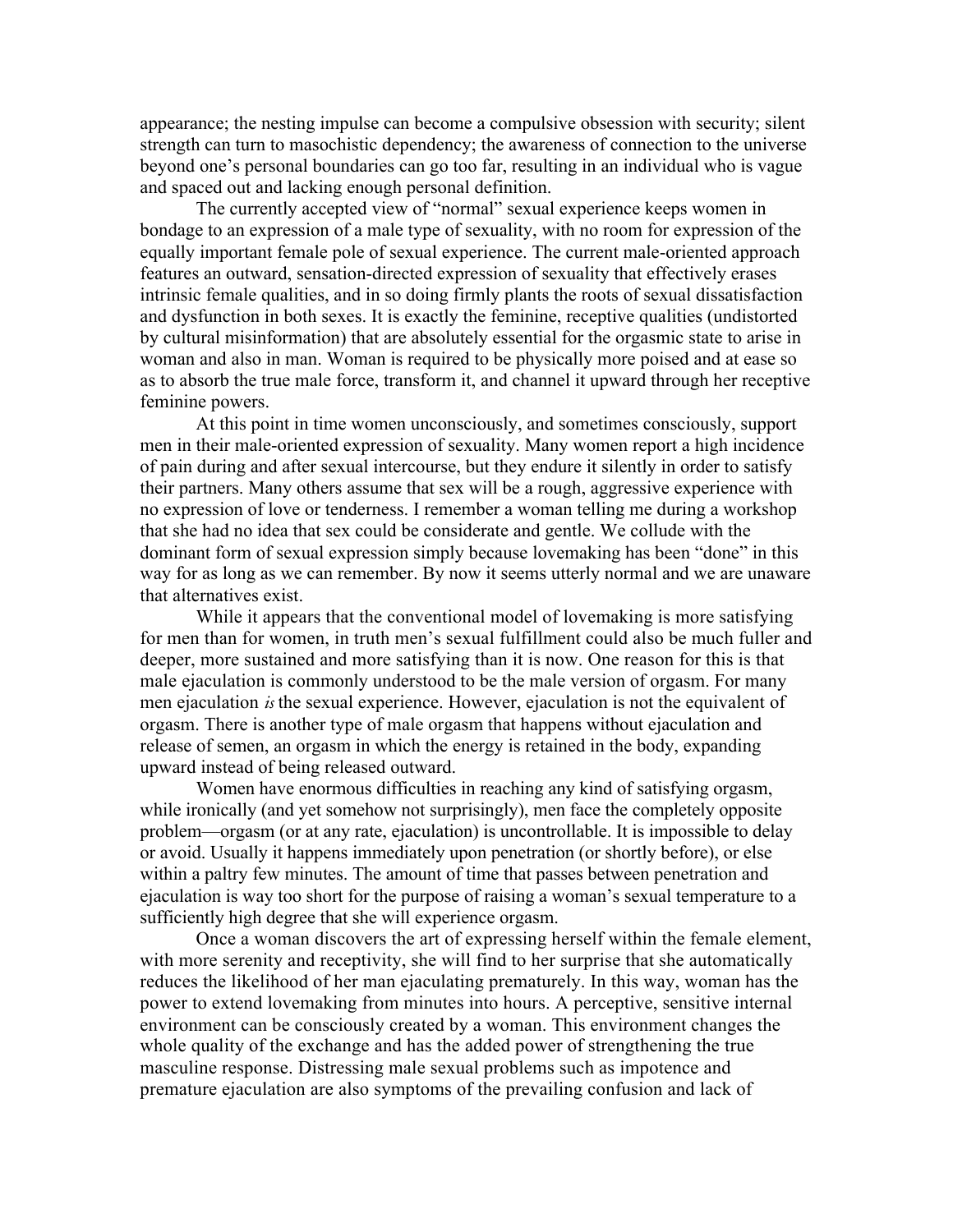information about sex, and particularly about the female body. When woman develops the ability to shift into her feminine nature, exercising her receptive powers, many of these sexual dysfunctions and dissatisfactions can be healed.

At first most women will feel that they have little idea of how to shift into their feminine aspect or what that truly means. In reality it is easy—and it is absolutely natural. When we connect with our feminine qualities we can truly be who we are, with nothing forced and nothing acted out, we are simply open to receiving love. Relaxation, innocence, grace, and loving spontaneity are at the core of femininity. Women in my workshops frequently describe the shift toward themselves as a "coming home" to something they have always known intuitively. Some share with me the sadness of recognizing now, so many years after their first glimpse of the truth, the insufficient trust they have had in themselves to follow through on their intuition and bring it into experience.

Feminine wisdom is nature's jewel, held deep within woman. The pages ahead are an attempt to help women uncover something they already possess, a crystal waiting to receive the light of inner intelligence.

## Tantric Inspiration

Energy can have two dimensions. One is motivated, going somewhere, a goal somewhere, this moment is only a means and the goal is going to be achieved somewhere else. This is one dimension of your energy, this is the dimension of activity, goal oriented—then everything is a means, somehow it has to be done and you have to reach the goal, then you will relax. But for this type of energy the goal never comes because this type of energy goes on changing every present moment into a means for something else, into the future. The goal always remains on the horizon. You go on running, but the distance remains the same.

No, there is another dimension of energy: that dimension is unmotivated celebration. The goal is here, now; the goal is not somewhere else. In fact, you are the goal. In fact there is no other fulfillment than that of this moment—consider the lilies. When you are the goal and when the goal is not in the future, when there is nothing to be achieved, rather you are just celebrating it, then you have already achieved it, it is there. This is relaxation, unmotivated energy.

Osho, transcribed teachings,

*Tantra: The Supreme Understanding*

## Awareness and Sensitivity Preparation

Position for Rest and Relaxation

Here is the ideal horizontal position to assume for relaxation: Your head, neck, and spine should be in a straight line, not even a few millimeters out of alignment and definitely not with the head rolled away to one side. Your legs should be straight and a little apart, and your ankles should *not* be crossed over each other. Place a narrow soft pillow (or a rolled blanket) directly under the knees to create a slight curving and softening of the knee joint. Place a small, flat, firm pillow (or folded towel) under your head. Pull the chin to the chest so as to straighten your neck before placing the pillow in position. The pillow should support the lengthening of your spine so there is not too much of a curve in the neck. If the chin is pointing almost directly upward and not tilted toward the chest, use a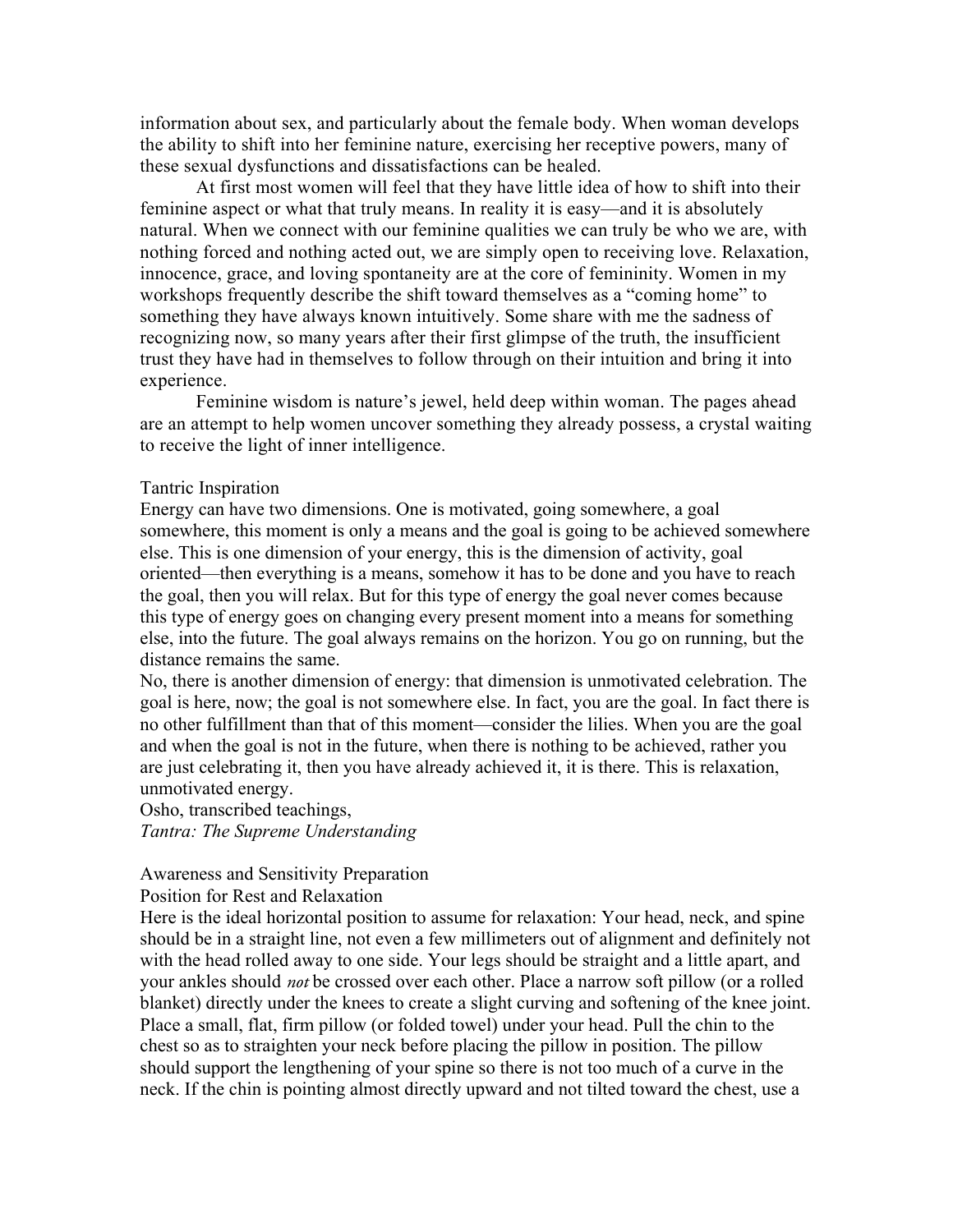slightly thicker pillow (or give the towel another fold) to lift the head an additional few inches, so as to create length and reduce the curve in the neck. Place your open hands palm down on the groin area on each side of your pubic bone. Rest quietly with closed eyes for twenty minutes (or more), holding awareness in your body.

## Tantric Meditation

## Growing in Consciousness

Lying in the position described above, you can deepen your experience if you close your eyes and imagine yourself looking into your body. Imagine that your eyes can look inward and downward into your body, even as far as your genitals. Breathe deeply and slowly into your belly, as if the breath is massaging your insides and touching the genitals. Continually pull your attention back into your body and the sensations in it. Deliberately disconnect from distracting thoughts when they pop up. Let them float away, and return to your body. Immerse yourself in the body so that you feel a sense of resting deep within your body, with the sensation of being submerged in yourself. Travel with your awareness to any places in the body where tinglings or warmth or fine vibrations are present, and dissolve into them.

At a certain point, once the practice of immersing into your senses takes root, the feeling of your physical boundaries will disappear; you may experience being as light as a feather, bathed in golden light, floating suspended in consciousness. You are, but you are not. In this way you can grow in consciousness until every cell is penetrated. The moment consciousness touches the cells, they are different. The very quality of the cells changes.

You can set a clock for the period of time you wish to devote to the experience, or you may leave it up to your inner clock, which, after a period, spontaneously returns you to normal consciousness (along with the sense of having lost all track of time). You are likely to notice that after such an experience you feel refreshed and rejuvenated, as though you have had a drink directly from the source of life. It is also beneficial to practice this meditation before sleeping at night, or at any time during the day when you need to recharge your energy.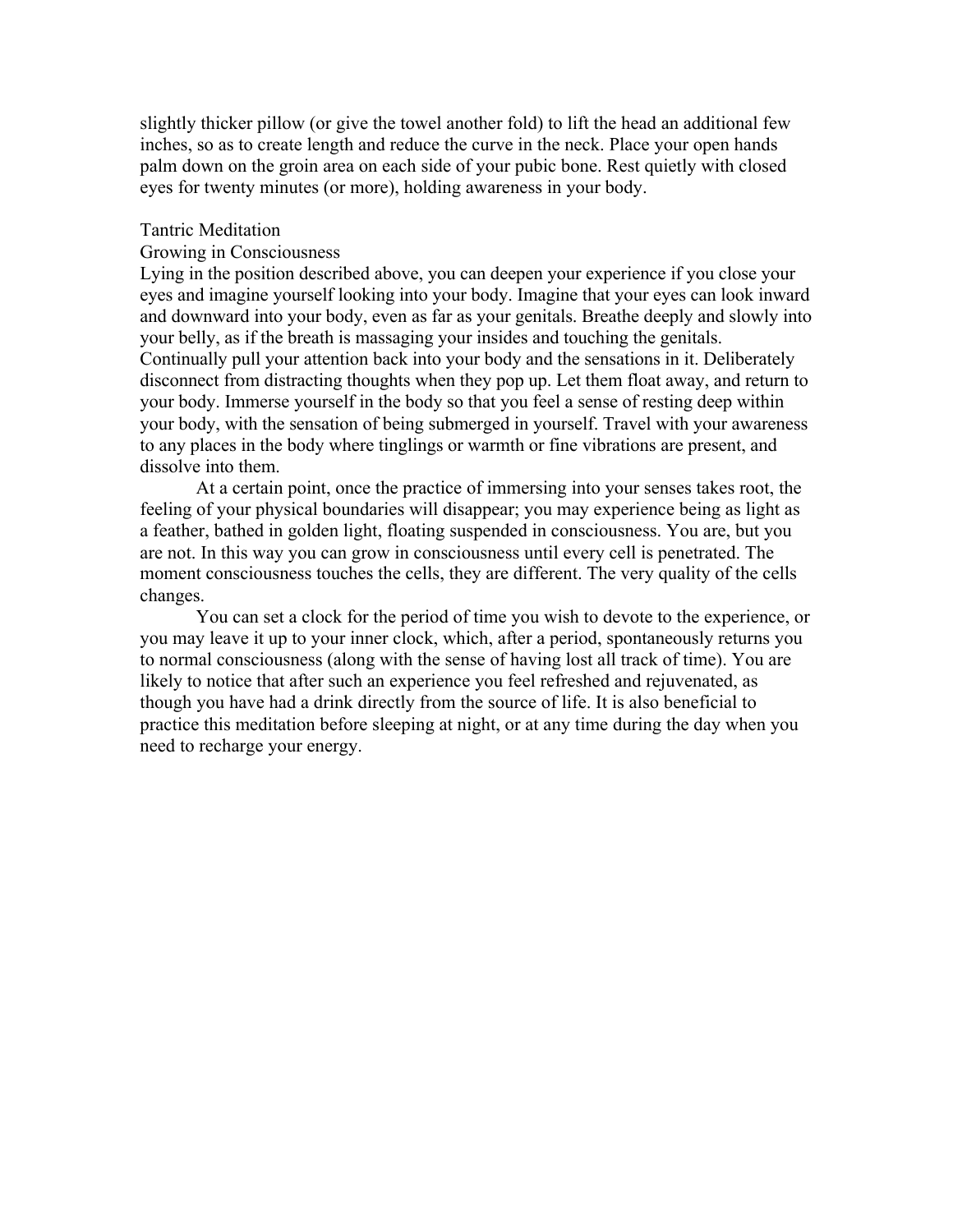## 2 Orgasm Is a Spiritual Experience I

Probably most of us have given little thought to where the word *orgasm* comes from, and what it actually implies. *Orgasm* derives from the Latin word *orgia*,<sup>1</sup> which describes a pagan religious ceremony in which people became ecstatic—so ecstatic that their bodies were bursting with divine energy and they were able to lose themselves in time-stopping bliss*.* In the word *orgasm* we see our origins reflected in language, reminding us that in earlier days humans gathered together in large groups to perform rituals with the intention of deliberately moving into ecstasy. Attaining orgia was a way of praising and expressing gratitude to Mother Earth, extolling the marvel of her creation. With simple dance steps, singing to the rhythmic beating of the drum, and celebrating for days on end people became almost drunk with the divine, accessing gloriously heightened states of sensuality and sensitivity. Participants returned from the ceremonies rejuvenated, overflowing with love and zest for life.

Today few opportunities for expression of orgia exist. There has been a shift away from emphasis on the physical body toward emphasis on the mind. Instead of sharing energy by dancing and singing together, people are more likely to meet in large or small groups to exchange ideas, discuss, argue, or gossip. We have become disconnected from our bodily sensitivity and lukewarm in our physical responses; as a result we experience a lack of fulfilling orgasm during sexual exchange. In this restricted environment sex loses its natural healing and regenerative powers. Man and woman have lost touch with the uplifting spiritual connection once regularly accessed through the physical body.

Human beings can only genuinely begin to affect or change their social environment through a dramatic and drastic reevaluation and re-evolution in sex. The repression and suppression of normal, healthy sex that has prevailed for the last few thousand years of civilization has had a severely polluting effect on the beautiful, loving, natural expression that sex is. At present it can safely be said that the source of most social disturbance and violence has its root in sex—or, more to the point, the lack of nourishing, fulfilling, uplifting sex. It is as if our society has become sexually unwell. Sex itself is not sick, but the mind—the psychology of humans surrounding sex—has become tainted, almost toxic. The sexual abuse of all kinds that occurs somewhere every minute of every day provides acutely painful evidence of the sexual distress present in society. Through widespread misinformation, sexual energy is unconsciously repressed and creativity is diminished. The prevalent lack of understanding about the nature of male and female energetic interaction means that contemporary sex rarely achieves a full expression of its spiritually regenerative potential. Although at first glance sexual perversion, sexual abuse, aggression, and war might not appear to be directly related to a lack of fulfilling and nourishing sexual experience, the rejection of an expression that is our inherent nature contributes to all of these unfortunate outcomes.

Through misunderstanding the significance of sex over and above reproduction, a woman can easily find herself forced to accept a loveless, intrusive, and abusive sex life. She may sincerely want to produce children and to love, feed, and care for a family, yet she devotes herself to all of this heartfelt expression in the absence of any regenerative and uplifting orgasmic experiences for herself. And this lack of sexual fulfillment holds true for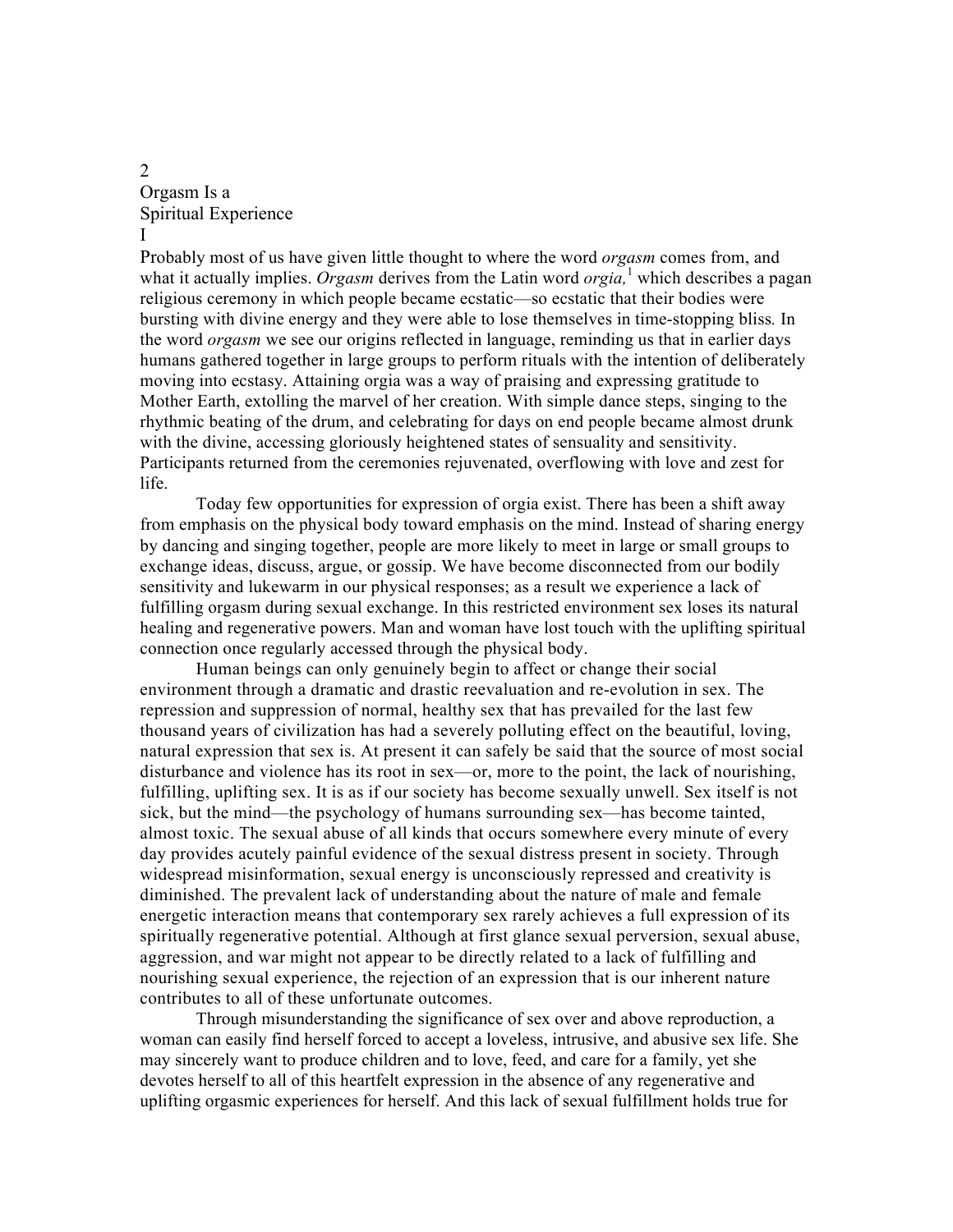men, too, most of whom, even after a lifetime of sexual experiences, still believe that ejaculation equals orgasm (which, as we have already mentioned, it does not).

Biology, as the means by which life here on Earth is preserved, is without question basic to sex. Without biological sex, life as we know it would cease. Almost all forms of animal and plant life unite male and female elements to re-create life. Sometimes the two elements are in separate entities, sometimes not. Sometimes the entities join physically, sometimes not. In whatever way the miracle of fertilization occurs, sex functions to create new life, extending the collective life of all the species. Sex fully engages all levels of life in all forms in a most extraordinarily wholehearted process in order to ensure the continuation of the species.

Even though it is no novelty, human birth will forever be the most awesome of miracles. The innocence, integrity, and delicate perfection of translucent new life touches and warms the heart in the most enchanting of ways. Even so, the ability to reproduce another human being represents only our basic biological expression of sex. This is our so-called animal nature, and it depends upon a downward movement of energy. Male semen is released by ejaculation (with or without female orgasm). Fusion and fertilization of the female egg follows, and another life is initiated, a life separate from the two lives that produced it.

But there is more to human sexuality than the physical ability to reproduce. Nature did not give us the captivating mystery of sex simply for quick male ejaculation and prolonged female gestation. In humans there is a higher dimension to sex—there is more to the meeting of male and female than meets the eye.

## The Upward Movement of Sexual Energy

Humans are designed to experience altered states of consciousness during sexual union states that engender a blissful experience of union with the whole of existence. In this orgasmic ability we differ from our friends in the animal kingdom (with the exception of dolphins, who are understood to experience higher energetic states during sexual play). Our bodies come with the innate capacity to expand energetically from the sexual center. When correctly harnessed this expansion results in altered states of consciousness: valleys of ecstatic relaxation and peaks of orgasmic expression.

The impact of upward-moving sexual energy is relatively unknown in the West and is explored by only a few. But if we turn to the East we encounter (in China) a far earlier culture whose medical practitioners urged such energy practices for good health and longevity. In India a far earlier religion also recognized and cultivated this upward-spiraling energy as the spiritual aspect of sex, as sacred sexuality.\* When the energy is routed in this vertical way as an expression of the higher, generative aspect of sexuality, sex protects the body and is experienced as a rejuvenating and life-giving force in the human being.

In generative sexual expression, the intent and function are more or less opposite from the intent and function of its biological counterpart. There is no biological requirement to ejaculate semen (to coincide with ovulation). No additional life is produced; instead, the energy is retained and remains within the participants themselves, renewing lives that already exist. The lovers feel enriched, energized, loving, and joyful.

Inward and upward movement of energy during generative sexual play occurs of its own accord with the balance and alignment of male and female genitals. Energy moves according to an innate polarity, which we discuss in depth in Chapter 4. Genitals together generate energy that rises upward through internal channels eventually to reach, and return to, the "master" endocrine glands in the brain, the ultimate source of all hormonal information given to the body.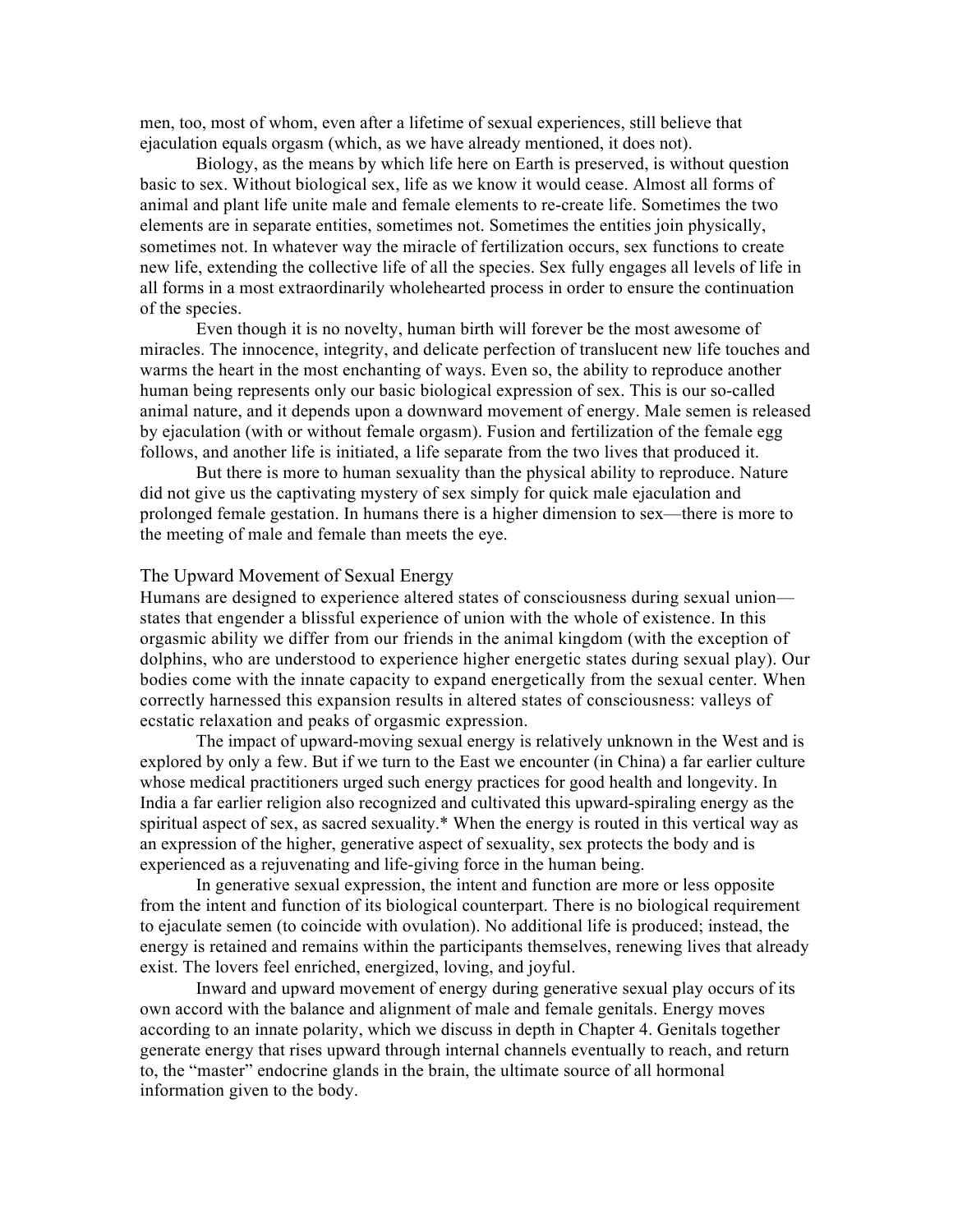These glands, particulary the pituitary and pineal glands, themselves produce our sexual expression.<sup>2</sup> (At high levels of hormonal purification, the body will even release perfumed fragrances.) The pituitary gland is located between the eyebrows, above the nasal cavity. It is the master endocrine control gland regulating growth, gonadal function, the adrenals, and the thyroid. This gland is said to govern the forebrain, vision, and the right eye, as well as being the seat of love, compassion, knowledge, love of humanity, and devotion. It is also involved in intelligence and conceptual memory, which we use in reading, thinking, and studying. Close by is the pineal gland, located toward the crown of the head above the midbrain; its functions are related to sensitivity and to the sexual cycle. The pineal gland governs the hindbrain, hearing, body rhythms, equilibrium, and the perception of light through eyes and skin.

Given all of these functions that we take for granted, it becomes obvious that feeding and nourishing these master glands with our sexual energy—our life force—is bound to be to our distinct advantage.

When energy spirals upward it produces a vitality that radiates from the whole being. One feels cellularly drenched with contentment, love, and peace. Sex experienced in this way is empowering. Energy is not released; it is produced, strengthening the immune system and enhancing all kinds of creativity. An individual can extend her life by producing this generative energy rather than simply duplicating it, as is possible through the downwardmoving expression of reproduction. Nature gives us sex so that we may have the opportunity to transcend the limits of our physical boundaries, to float as filaments of vibrating light and love. The experience of generative sex keeps a person youthful, adventurous, and responsive to whatever life brings.

It seems incredible to realize that the spiritual realm of orgasm—the most fulfilling gift human beings possess—remains unexplored during an age in which humankind has penetrated outer realms with its increasingly sophisticated technology. In spite of all of our technological know-how, we find ourselves stumbling around in the sexual arena, tethered by ignorance and by complacency. We assume that simply by virtue of being a woman or a man, we will automatically know everything about the sex act.

How then is it that woman knows so little about her body and her sexual potential? Perhaps at some time in the past this knowledge was deliberately kept secret from her, making her a more compliant slave to the appeasement of mans' appetites. But it comes as no surprise to women that modern men are even less informed than women about women's bodies—or, for that matter, about their own bodies. Women have a longstanding affinity with intuitive knowledge—commonly referred to as "women's intuition"—which most men are less able to access as the truth residing within their bodies. By looking (and feeling) within, women need to take the lead in making a place for generative sexuality, and for the love that follows.

In the absence of a woman's cooperation in sex, the divinity of the sex act is near impossible to encounter. Generations of insensitive handling and abuse of women by men has led to situations in which sex, to a lesser or greater degree, is lovelessly imposed upon women. When a man repeatedly enters a woman's body before she is really prepared for penetration, the woman will feel turned off to sex. A certain repulsion may even begin to set in. In time, many a woman will close down physically, eventually turning away from sex if possible. When unable to avoid it, she becomes a master at submitting, enduring the minutes prior to ejaculation. Once she becomes resigned to lack of satisfaction in sex, woman can actually feel grateful for premature ejaculation in the knowledge that everything will soon be over.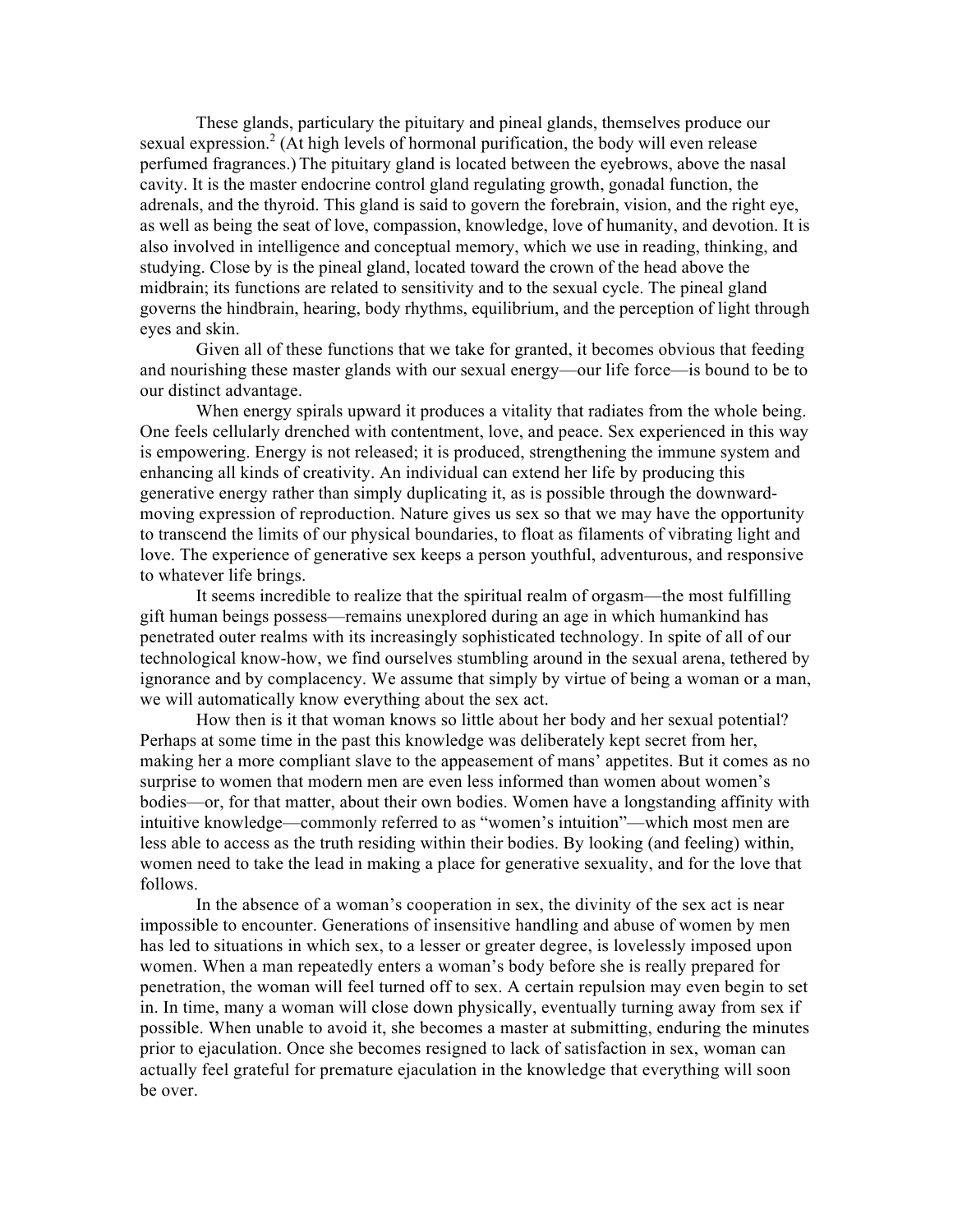Man has lost his masculine ability to "speak" meaningfully to the female body, the ability to spiral in on her in such a way that she welcomes penetration with her whole being. He has become so accustomed to woman giving in and yielding to him that he has forgotten (or has never experienced) the true taste and flair of cooperative sexual expression, the dance of male and female sexuality in perfect balance, in which woman sumptuously participates, transforming the experience into a sinuous, winding, dynamic dance between bodies. Such an experience in itself can give man the feeling of his worth as a male of the species—and for many a man it will be the first time he feels this way in his life.

### Woman Is the Environment of Sex

It is impossible for man to know more about a woman's body until she comes to know a little bit more about herself. With constructive input, a woman can learn how to transform the quality of her sexual experience, even in the absence of conscious cooperation from her man. Woman's influence in the sexual realm is such that she can drastically alter the experience *if* she knows how. This gives her the capacity to make satisfying love for the rest of her life and to find the love she seeks without necessarily having to change partners.

Because a woman's body is most often judged from the outside by its shape, its proportions, and its curves, a woman has a bird's-eye view of herself. She is accustomed to seeing herself from a distance, from without; rarely does she truly feel herself from within. When a woman learns how to nourish a romance with her own body, to unite with it from the inside, alive in all her senses, she exudes a breathtakingly feminine quality that transforms the atmosphere around her.

Unfortunately, most modern women have no information whatsoever on how to accomplish such a transformation. Out of disappointment and frustration, many women today abandon sex altogether, trusting that their love for children or career will compensate for the loss. In so doing a woman commits a travesty of justice: she denies herself an essential part of being a woman. Resignation begins to settle firmly around her mouth. Often a woman feels a longing for grandchildren (for another cycle of reproduction) so that she may once again feel love flowing within her.

In an ideal world, grandmothers would inspire their grandchildren by talking freely about their most nourishing experiences with sex, guiding their grandchildren along the right track, encouraging them to give and receive love. But as it stands in our culture, our mothers and grandmothers and great-grandmothers have, like ourselves, had no access to higher forms of sexual expression. In the sexual realm, they have nothing to pass down in the way of wisdom or insight.

This does not mean that no such wisdom exists. When we look to ancient traditional cultures of the East we find an open conduit to sexual wisdom. Central to that wisdom is the knowledge that woman is the environment, the container, the receptacle for sex. Her vagina is the space into which man physically *enters*. And, in great contrast, woman *receives* man physically into herself. These two functions—entering and receiving—are very different. Man is the guest; woman is the host.

Because of the internal design of the vagina, woman is able to exert a powerful influence during the sex act. This command that a woman has in sex, as the environment of sex, can best be illustrated by simple analogy. If you were to enter a room that was crowded with furniture and hectic with the blaring sounds of a television and the ringing demands of a telephone, this atmosphere would likely have a negative impact upon you. It would probably strike you as being frenzied, congested, chaotic, and a bit overwhelming. You might feel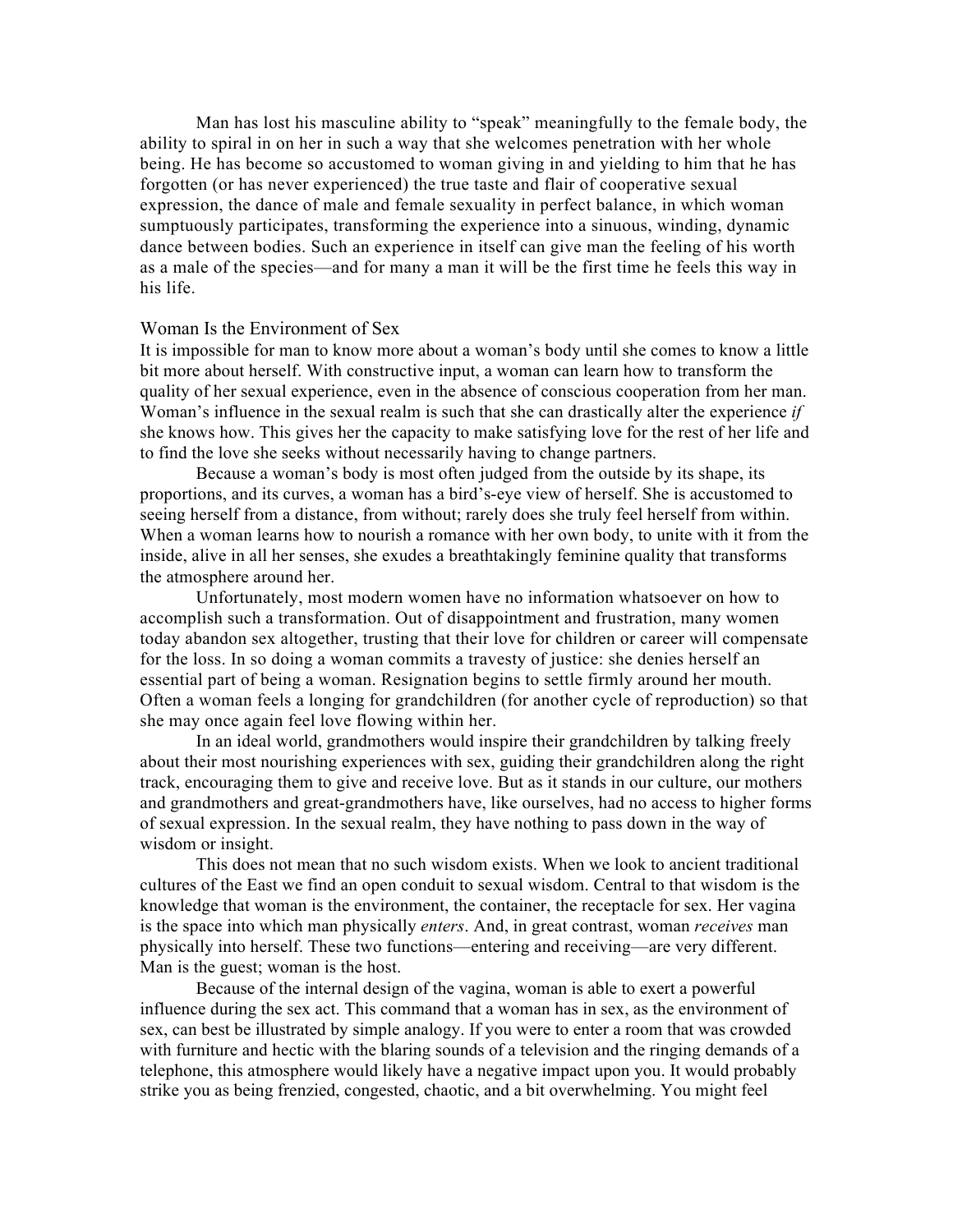encapsulated by pressure and tension, and most likely your immediate impulse would be to get out into the open air again as soon as possible.

In contrast, if you were to enter a room that had a feeling of spacious emptiness enhanced by just a few essential furnishings, where the sound of a flute hung suspended in air that was fragrant with sensuality, such an environment would exude peace and tranquillity. Rather than inspiring tension, it would inspire a sensation of inner space, expansion, a feeling of coming home. The embracing atmosphere, the absence of external pressures, and the open space would give rise to an inner relaxation. As harmony and serenity descended upon you, you would probably take a deep breath and arrive fully in your body.

Now consider the event of male penetration into the female body. Just as the environment in a room has a profound effect upon the human psyche, the ambience within the female body can, and does, have a transforming effect upon man. It is extremely influential. Man is utterly affected by woman and yet he is ignorant of the extent to which this is so. Through intentionally creating a serene, receptive internal environment a woman can prolong the sex act. She can help man to delay, and even to avoid, ejaculation.

The real sadness, though, is that woman remains as unaware of her true capacity as man does. Not knowing how to tap into it, she too fails to experience her intrinsic power, leaving her deeper realms of female sexuality unexplored. Understanding the real nature of female sexual expression can reunite woman with her god- and goddess-given power. When woman enters the sexual act within her female element, sexual fulfillment and love will be the natural consequence. Every woman possesses this natural ability to transform lovemaking into a wholly satisfying and spiritually transcendent experience. All women need is useful information on how to go about it.

#### Tantric Inspiration

Orgasm is a state where your body is no more felt as matter; it vibrates like energy, electricity. It vibrates so deeply, from the very foundation, that you completely forget that it is a material thing. It becomes an electric phenomenon—and it is an electric phenomenon.

Now physicists say that there is no matter, that all matter is only appearance; deep down, that which exists is electricity, not matter. In orgasm, you come to this deepest layer of your body where matter no more exists, just energy waves; you become a dancing energy, vibrating. No more any boundaries to you—pulsating, but no more substantial. And your beloved also pulsates.

And by and by, if they love each other and they surrender to each other, they surrender to this moment of pulsation, of vibration, of being energy, and they are not scared. . . . Because it is deathlike when the body loses boundaries, when the body becomes like a vaporous thing, when the body evaporates substantially and only energy is left, a very subtle rhythm, but you find yourself as if you are not. Only in deep love can one move into it. Love is like death: you die as far your material image is concerned, you die as far as you think you are a body; you die as a body and you evolve as energy, vital energy.

And when the wife and the husband, or the lovers, or the partners, start vibrating in a rhythm, the beats of their hearts and bodies come together, it becomes a harmony then orgasm happens, then they are two no more. That is the symbol of yin and yang; yin moving into yang, yang moving into yin; the man moving into the woman, the woman moving into the man.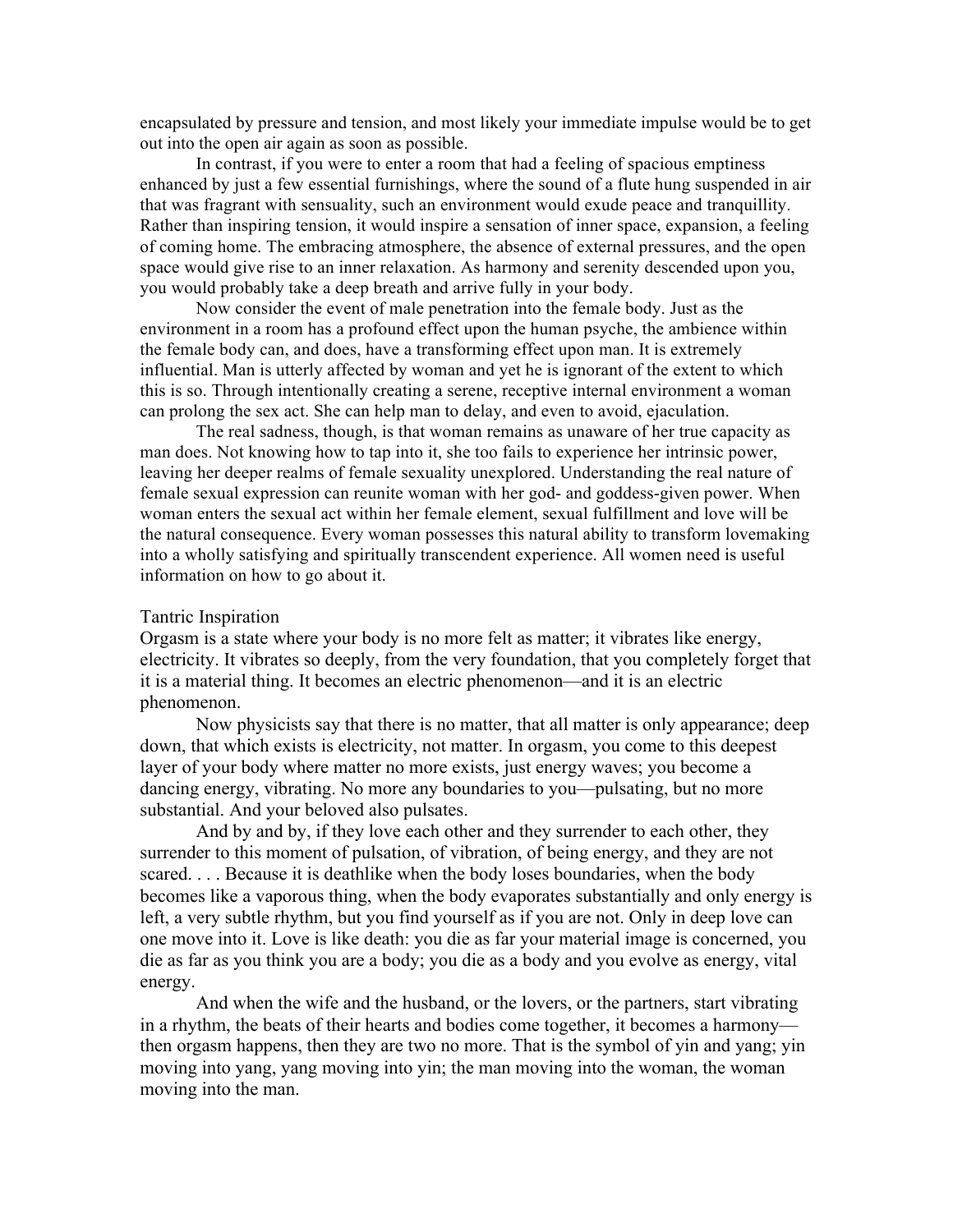Now they are a circle, and they vibrate together, they pulsate together. Their hearts are no longer separate, their beats are no longer separate; they have become a melody, a harmony. It is the greatest music possible; all other musics are just faint things compared to it, shadow things compared to it. OSHO, TRANSCRIBED TEACHINGS, *TANTRA: THE SUPREME UNDERSTANDING* 

#### Awareness and Sensitivity Preparation

### Developing Soft Vision

To help your energy (which usually moves outward) to fall back in upon your own heart, it is helpful to learn *soft vision*. In soft vision you reverse the usual visual process and imagine you are receiving inwardly through the eyes rather than looking out through them.

To begin: stand, sit, or lie (in the position described at the end of chapter 1). Close your eyes and bring awareness to your body, finding a location such as the belly or heart or solar plexus that feels like "home" to you. It should be a place that easily connects you to your inner world and acts as an anchor for your awareness in the body. It is a resting place, an inner resource around which you gather yourself and from which you experience and create the present moment. If your whole body feels like home to you and there is no specific area that grabs your attention, a generalized body awareness is fine too.

When you have the sense of being rooted in your body, connected with yourself from the inside, open your eyes extremely slowly, millimeter by millimeter, allowing anything that falls into your range of vision *into* yourself *through* your eyes. It can be a flower, a candle, a plant, a painting, a view in the room, a wall, a ceiling: simply imagine that whatever appears before you—the texture, the light, the color—is *entering* you, penetrating you through your eyes. The looking becomes passive, as if vision is reversed. Your eyes are receiving energy, not dispersing energy, as seems to be the case in normal looking.

While practicing this way of seeing, the trick is to pay attention to your body and to stay rooted in the bodily home you have identified. The intention is not to lose the connection to yourself once your eyes are opened. Losing connection to the body when the eyes are open is bound to happen again and again as you make your first few attempts. As soon as you notice you are absent from your body, more involved in looking outward than directing your awareness to your inner world, close your eyes immediately and reconnect inwardly for several seconds. When settled and rooted inside again, open the eyes very slowly. Continue with this process of opening the eyes while staying connected to the body and closing when you lose connection until you get the hang of it. Practice is required in the beginning; after a while it will become easy. You can also practice soft vision in nature—with a waterfall, with a tree, with a sunset, with the moon—and you will have memorable experiences of peace and love.

#### Tantric Meditation

### Meditating on Light

When you feel comfortable with soft vision you can make a special meditation of it using the power of light. Meditation on light is one of the most ancient meditations. Light has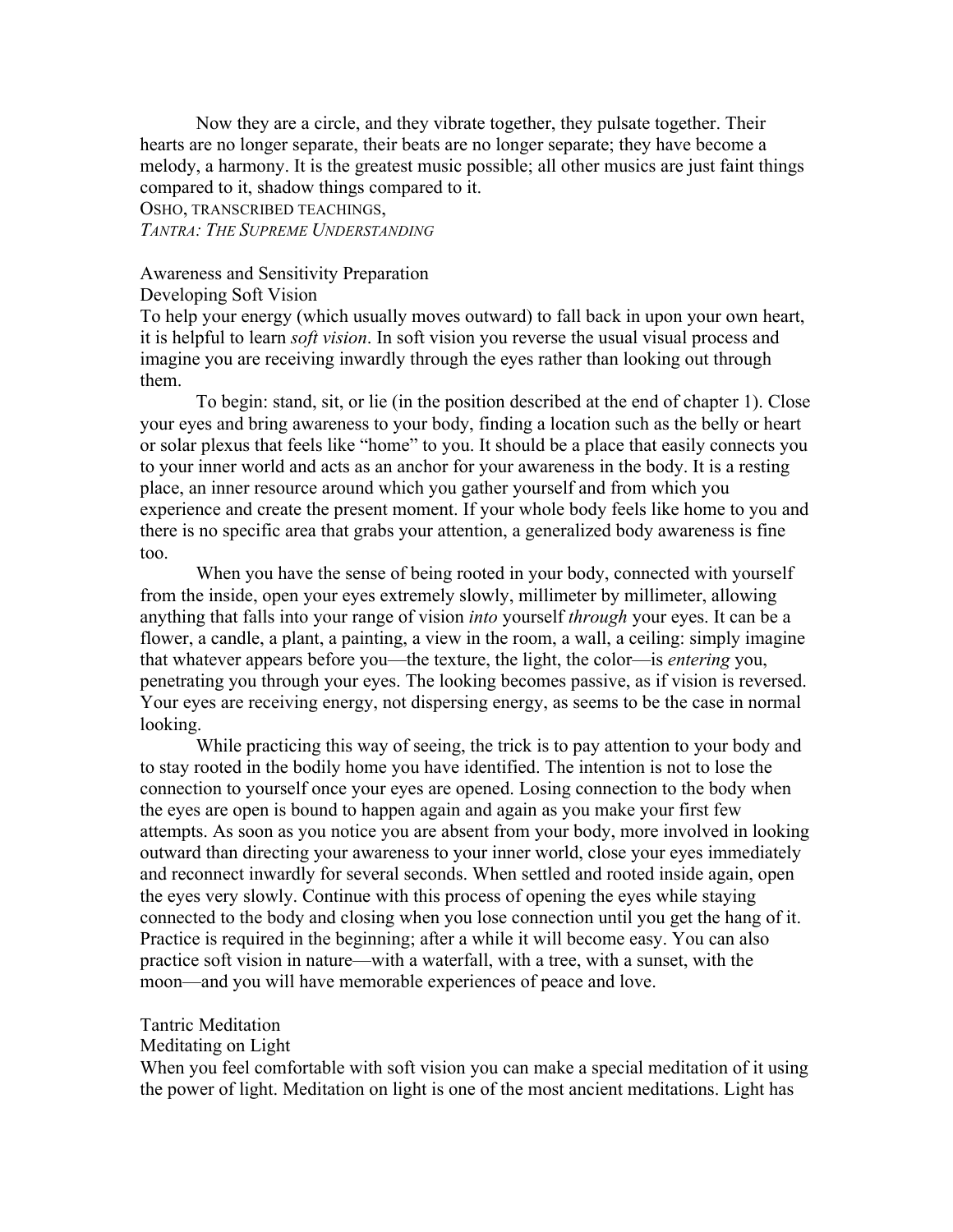been emphasized because meditating on light causes something inside you that has remained asleep to start opening its petals. Through time and the collective wisdom of those seeking transcendence through the body, this process has come to be associated with the light-sensitive pituitary gland, situated in the body at the site of what yogis call the third eye.

Give yourself half an hour or more for this experience. Create a harmonious environment and sit in front of a candle. Using soft vision, allow the flame to enter you. When the eyes need a rest or you lose connection to your body, close your eyes and continue to visualize the light penetrating you through your eyes. Alternatively open and close the eyes as feels most comfortable to you.

Let light become your meditation: whenever you have time, close your eyes and visualize light. Wherever you see light, be in tune with it, be alert to it, be prayerful toward it, be grateful to it.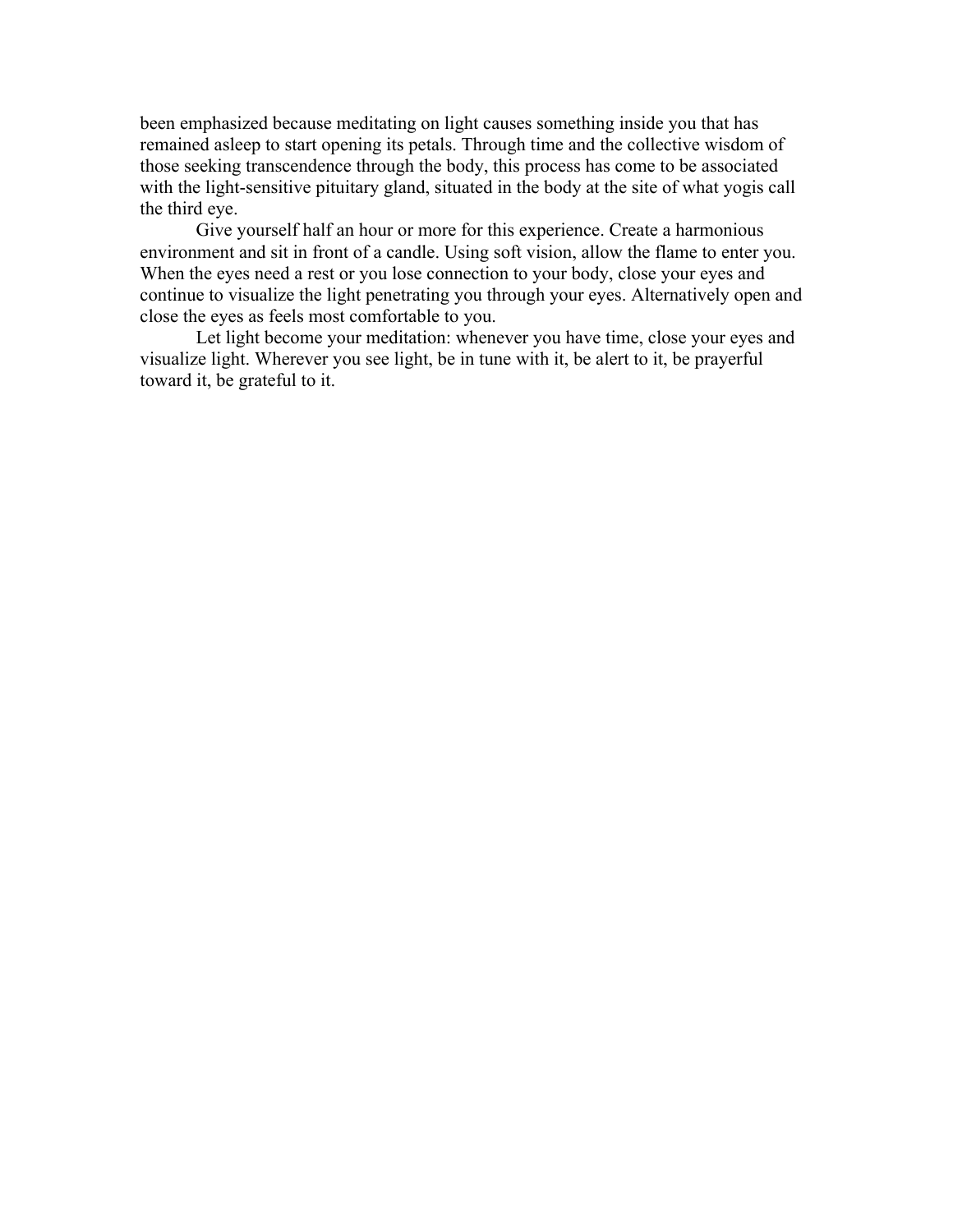# 3 Orgasm versus Orgasmic I

The nature of female orgasm is not easily generalized—quite possibly there are as many kinds of orgasm as there are women having them. Even so, in order to understand the nature of feminine energy it is helpful to look at orgasm from a number of angles. Orgasm can be loosely divided into two categories—peak orgasm and valley orgasm. Naturally there can be a whole range of experiences between a peak and a valley, but what distinguishes one from the other is the very basis of each type—the peak orgasm depends on an active buildup of excitement and the valley orgasm arises from relaxation.

## Peak and Valley Orgasms

Let us consider in detail the differences in these two approaches to orgasm. From the very outset the approach and attitude is different, one from the other. First of all, we tend to intentionally seek and "go for" the peak type of orgasm, to deliberately build it up to a climax. Achieving a peak orgasm becomes a linear, goal-oriented activity requiring a mental intention to get from one place to another. We assume that we need to *do* whatever we consider necessary to reach our final destination—the peak. A valley experience is more like an invitation without an expectation or demand of orgasm. Something may or may not happen. And when it happens, it happens by itself. The final outcome is not at issue; rather, the focus is on the joy of the moment—being here and now in the body—which allows the journey to unfold without a predetermined direction. In place of pursuing an orgasm there is an openness to and acceptance of what is taking place in the body, moment by moment, which creates the sensitivity necessary for an orgasmic valley experience to emerge.

To arrive at a peak orgasm we must usually expend considerable physical effort. The aim is to intensify the stimulation and bring the deliciously exciting sensations into one glorious crescendo. This involves repeated mechanical movements of the pelvis, which get faster and faster toward the end. This activity is necessary in order to intensify energy to a peak, but at the same time it also builds up a lot of tension, which compresses the energy into the genitals. In contrast to all this customary activity, to enable a valley experience to flower we need to *be* more and *do* less, allowing everything to unfold very slowly in the most languid, easy, lazy way possible. We avoid deliberate efforts and any movements or positions that produce undue tensions. The penetration of the vagina by the penis is deliberately slow, and so are any pelvic movements. This relaxation between the genitals encourages a radiation and expansion of energy into other parts of the body.

The peak orgasm is usually quite a hot affair. In the valley things are a lot cooler. Any pleasurable moments of excitation can be enjoyed for what they are, but they will be followed by minutes of relaxation, not fed and inflamed into a climax of excitement. Through slowing down into a more non-doing approach and bringing awareness to internal movements of energy, we awaken an inner sensitivity that has little to do with excitement or stimulation. This sensitivity reveals a layer of magnetic excitation in the body that is cool, cellular, and ecstatic. A buildup of excitement is not even really required for the relaxed kind of orgasm.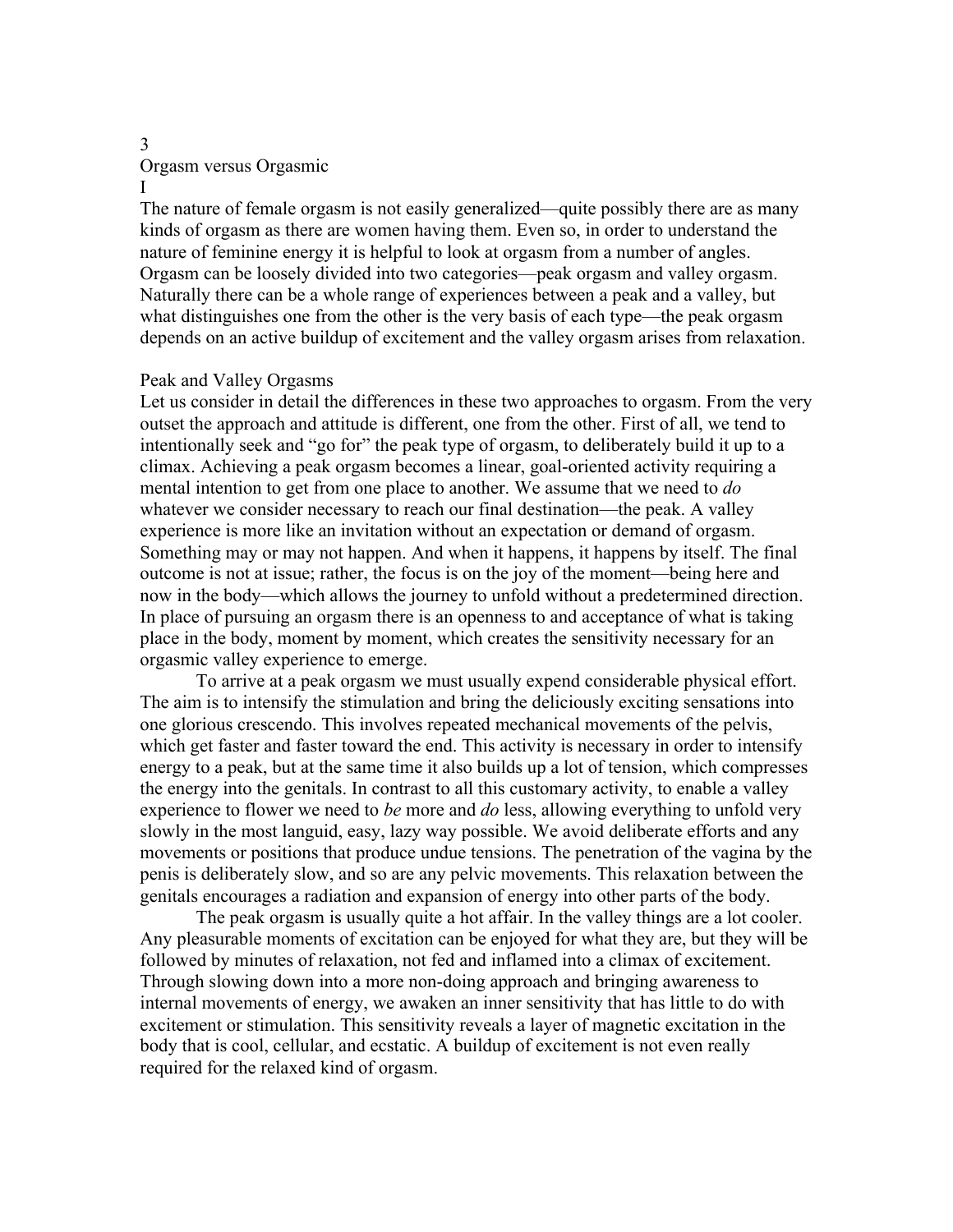Yet another way that a peak orgasm differs from a valley orgasm is in the duration of the experience. A peak orgasm is estimated to last, on a good day, around ten seconds. So we can say that a peak experience has a pretty definite start and finish. This makes it more like an event—we "have an orgasm," or not, as the case may be. In contrast, the valley orgasm is a more sustained state, a timeless experience without a specific start or finish. It can last for a few moments or a few hours—the time span is irrelevant, but the experience is the same: In a valley orgasm, an ecstatic peace descends upon us, it surrounds, embraces, and soothes us, we are suspended in it. We "become orgasmic." This is an expanded state of consciousness, not a momentary event measurable in seconds, like an orgasm.

When we merge fully with the subtleties present in the physical body, the sexual experience becomes ecstatically bodiless. This sounds contrary and upside down but in reality this is how it works. Energy turns inward and expands, streaming orgasmically upward. Rather than being discharged or released from the body, the energy gathers within the system, generating vitality and creativity. Sex experienced in this way enhances and strengthens the life force: beneficial hormones released during sex are delivered to the brain, nourishing the master pituitary and pineal glands situated there (as mentioned in the last chapter), with positive impact on good spirits, health, and longevity. Sex actually extends life.

The energy of a peak orgasm tends to work in the opposite way. In the peak experience the energy moves downward and outward, in accordance with the requirements of procreation. The intensity of excitement is followed by a pleasurable discharge of energy that is released down and out of the body. Evidence of this discharge is the fact that frequently after ejaculation a man will suffer a distinct loss of energy. He may even feel angry, restless, or disconnected from his woman. Many women observe that they too lose great amounts of energy in orgasm, just like a man but without the release of semen. Suddenly the willingness to make love evaporates; they find themselves without energy or inclination to continue. As a result of the discharge in an orgasm, a woman can often feel abandoned, lonely, sad, or depressed.

The peak orgasm is more or less experienced as a local genital experience because the sexual energy is not given the chance to expand, to touch other parts of the body. In fact it cannot expand because the very effort of achieving orgasm creates tension and thus a barrier to radiation of energy. The potentially beneficial energy is lost in release, rendering it unavailable for performing its natural healing and nourishing functions.

Special techniques do exist for deliberately extending the peak type of orgasm into multiple orgasms. By synchronizing breath and movement and relaxation, it is possible to assist energy to move beyond the automatic barriers and create expanded energetic states. Reaching these states usually requires substantial skill and focused concentration; rarely, though, do extended peak orgasms arise from an original state of relaxation.

## Opening to a New Approach

To make the sexual experience more fulfilling, in general, a woman would do well to tend toward the orgasmic approach—orgasm as a sustained state of being in the sexual exchange—rather than simply seeking out the peak type of orgasm. This approach depends a lot on the willingness to trust relaxation and intrinsic feminine receptivity.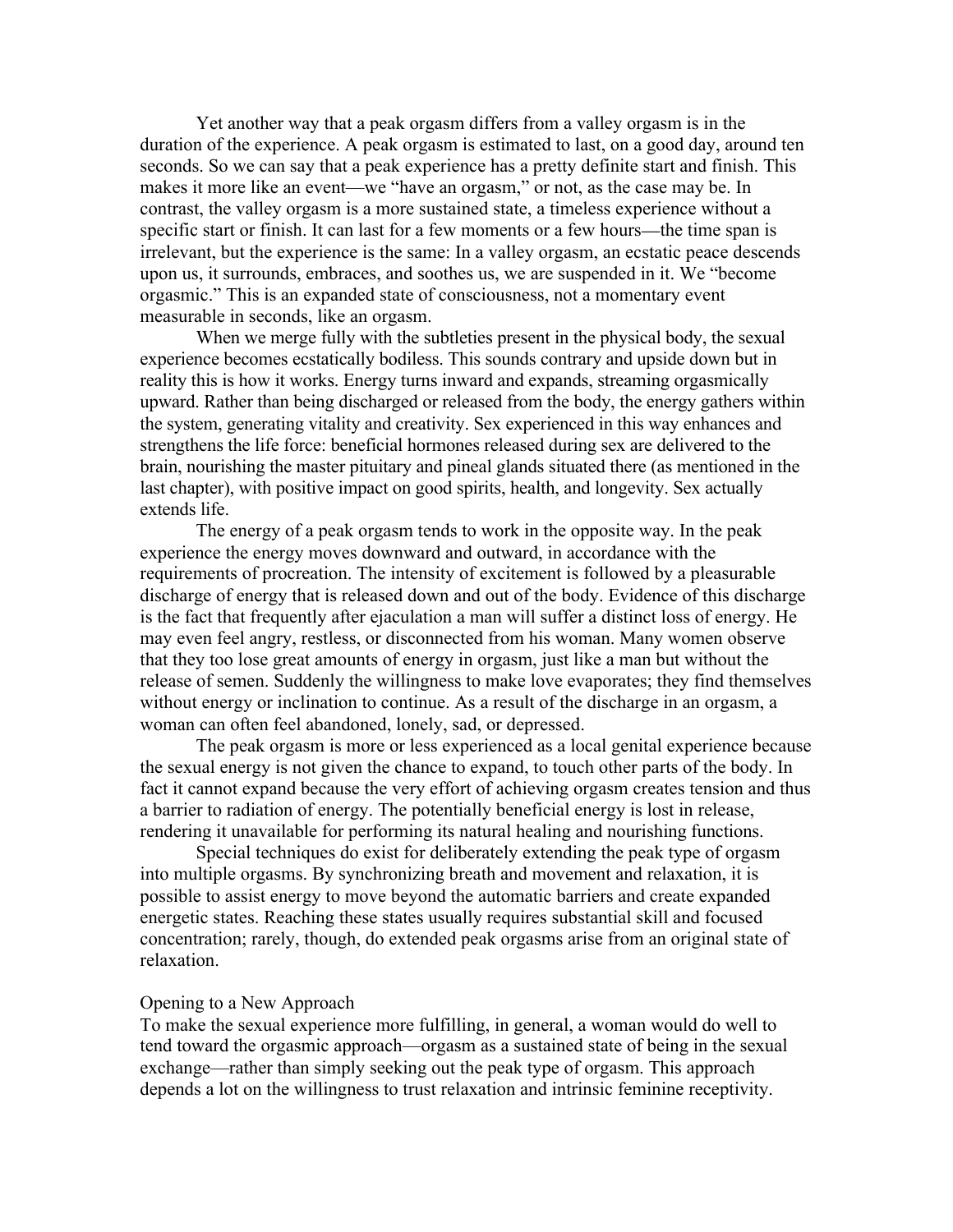Rather than trying to make something happen, you simply receive, and *be,* and absorb energy into the core of the body through the vagina. It's natural once you get the hang of it. All the same elements of sex are present but the composition is entirely different. What makes the greatest difference is the attitude and awareness of a woman within herself, a woman's willingness to tap into her true feminine spirit. This requires a deeper understanding of her body and the courage to honor and express the feminine element residing within.

Most women associate the clitoris with orgasm; however, the vagina is more centrally associated with orgasmic states. A rising understanding of this may lead a woman to reevaluate her clitoral experiences while exploring her orgasmic potential. (Chapters 6 and 7 are devoted to the vagina and the clitoris respectively.) Please be aware that when I suggest this alternative approach to orgasm my intention is to broaden the possibilities for satisfying sexual experience. It is *not* my intention to make you think in duality, to suggest that you make a separation between peaks and valleys or doing and being. In reality one cannot exist without the other, so any separation between them is false. Included are all the delightful gradations of exploration and experience linking these two. My intention is to convey that there are choices.

I simply invite you to reflect on your experience in light of the new information I offer here, to see how it might be of benefit to you. With this new approach, the orientation is toward relaxing into being orgasmic rather than searching with effort for an orgasm. Please don't be judgmental toward yourself for your "failure" to have orgasms or for having the "wrong" kind of orgasm. There is no wrong or right way to approach sex, no one to please but yourself. Perhaps, upon reflection, you will realize that you haven't allowed yourself to turn inward during sex, to feel yourself on the inside and discover what would please you. Perhaps you'll see that you've been working awfully hard to *succeed* at sex, as though you were performing in a play or taking an examination. Perhaps you'll conclude that you're basically happy with your sex life but the idea of trying a new approach appeals to your adventurous spirit. It is my sincere hope that whatever insights you gain about yourself by looking inward can shift your perspective in a way that allows you to improve your experience.

#### Relaxation and Tension

Relaxation lies at the very base of any enhancement of experience, so relaxation and more satisfying orgasm go hand in hand. All orgasms, peak and valley, are enhanced by relaxation. Any relaxation (even briefly) of any body part invites the expansion of energy on which all orgasm and heightened experiences are based. Relaxation spontaneously leads to increased awareness, bodily sensitivity, and psychological openness. And relaxation produces qualities essential to feminine energy. Especially for woman at first, relaxation is essential because it shifts her away from the active, outward, male kind of expression required for conventional orgasm and puts her unquestionably into the receptive, feminine mode. An orgasmic state, or any orgasm achieved through relaxation, engages the genuine, deep-rooted, feminine energies of a woman, which allow orgasm to be a fully satisfying experience. This is a good point to remember when you feel unsure about branching out and exploring a new approach to sex.

Peak orgasms can certainly feel wonderful in themselves, but rarely are they deeply moving. We often feel basically untouched by them. If you find yourself reluctant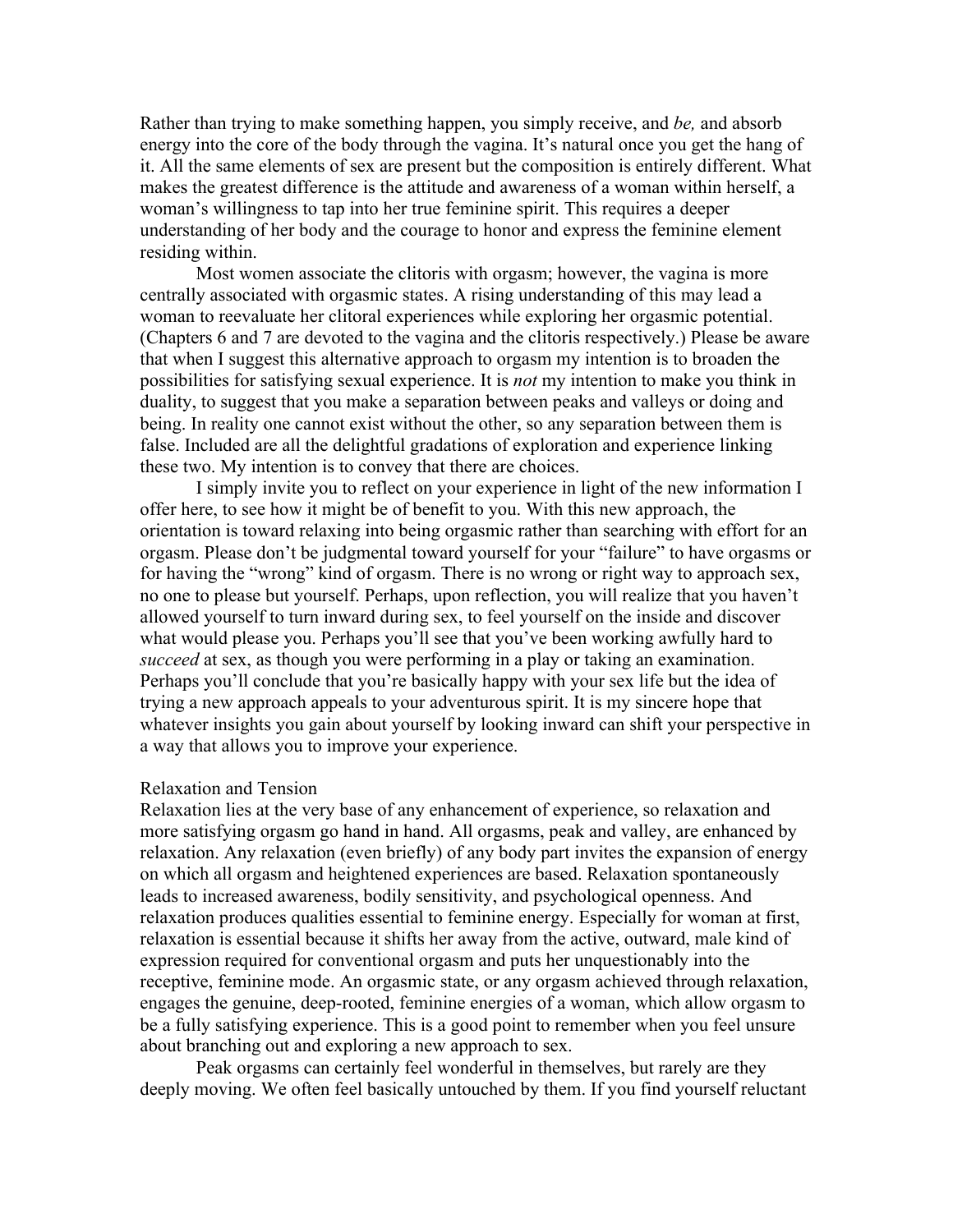to explore something other than the tried and true, remember that there is more to sex than the candles on the cake, which can be blown out at any moment. Remember, too, that countless women report problems with the conventional peak style of orgasm, with getting their candles blown out nicely. Even with every best intention, it is not always possible to build up sufficient sexual charge to produce a meaningful or prolonged climax. In our effort to "get there," our movements become faster and harder, more and more unconscious and aggressive, decreasing our sensitivity with each move we make.

The physical tensions inherent in the goal-oriented approach to peak orgasm are compounded by mental and emotional concerns about orgasm that are present even before we begin to have sex. Tensions increase with any kind of pressure and, unfortunately, most women feel pressured to have an orgasm in order to please the man. Man so enjoys the moments when a woman orgasms that he likes to make it happen if he can. Partly he likes to give his woman pleasure, but beyond that the ego issue is a very big part of the picture. When a man sees his woman orgasm, it confirms to him that he is indeed a good lover. This is something for a woman to be aware of, and we'll attend to it more in a later chapter. It is good to know that many men are quite identified with (even addicted to) the excitement of their woman's orgasm, if she is so lucky as to have one.

I am reminded of an occasion in a workshop when, after a few days of experimenting, a woman joyfully announced that she was finished with regular orgasms. They did not really do anything for her. In fact, she even noticed she felt much better without them. (I have heard women say words to this effect more times than I can count.) Much to her surprise this woman's lover took her words very personally and reacted by withdrawing into angered silence. He unfortunately managed to receive her experiential observation as a personal insult—a message that he was no good and had been unable to satisfy her in the first place. He also felt threatened by the possibility that she would no longer be willing to have sex in the usual way, to try for peak orgasms for him or with him. Apparently he would have to sacrifice his customary approach.

## Overcoming a Lover's Resistance

Be prepared for a little protesting from your man here and there, but don't let that stall you for long. Don't be too serious in exploring new sexual pathways; develop a sense of humor. Be a sincere adventurer rather than a giver of rules and regulations, a tendency that women can easily display when entering this new realm. Don't get caught up in telling a man what to do and how to do it. The tantric realm is closer to woman because of her receptive nature, so she falls into it more naturally. Man has quite some dismantling of a huge, excitement-oriented sexuality to do. He requires understanding, even compassion; instead of criticizing him a woman can become a bridge for him, a way to cross back and forth between the new and the old approaches. For a man to become tantric requires the same inward focus as it does for a woman, in order for him to contact his natural masculine responsive force and not depend on the usual male strategies. Give him space to experiment, working in cooperation with the reality (man's sexual conditioning) without getting fixated on the ideal, which will only cause tension and turn an adventure into a struggle. Of course, many men are delighted when women take more of a commanding role in sex. Thus your man may welcome your new interest with relief, and not see it as a threat to his ego. Certainly the situation has most potential when you explore together rather than as two separate persons each intent on his or her own thing.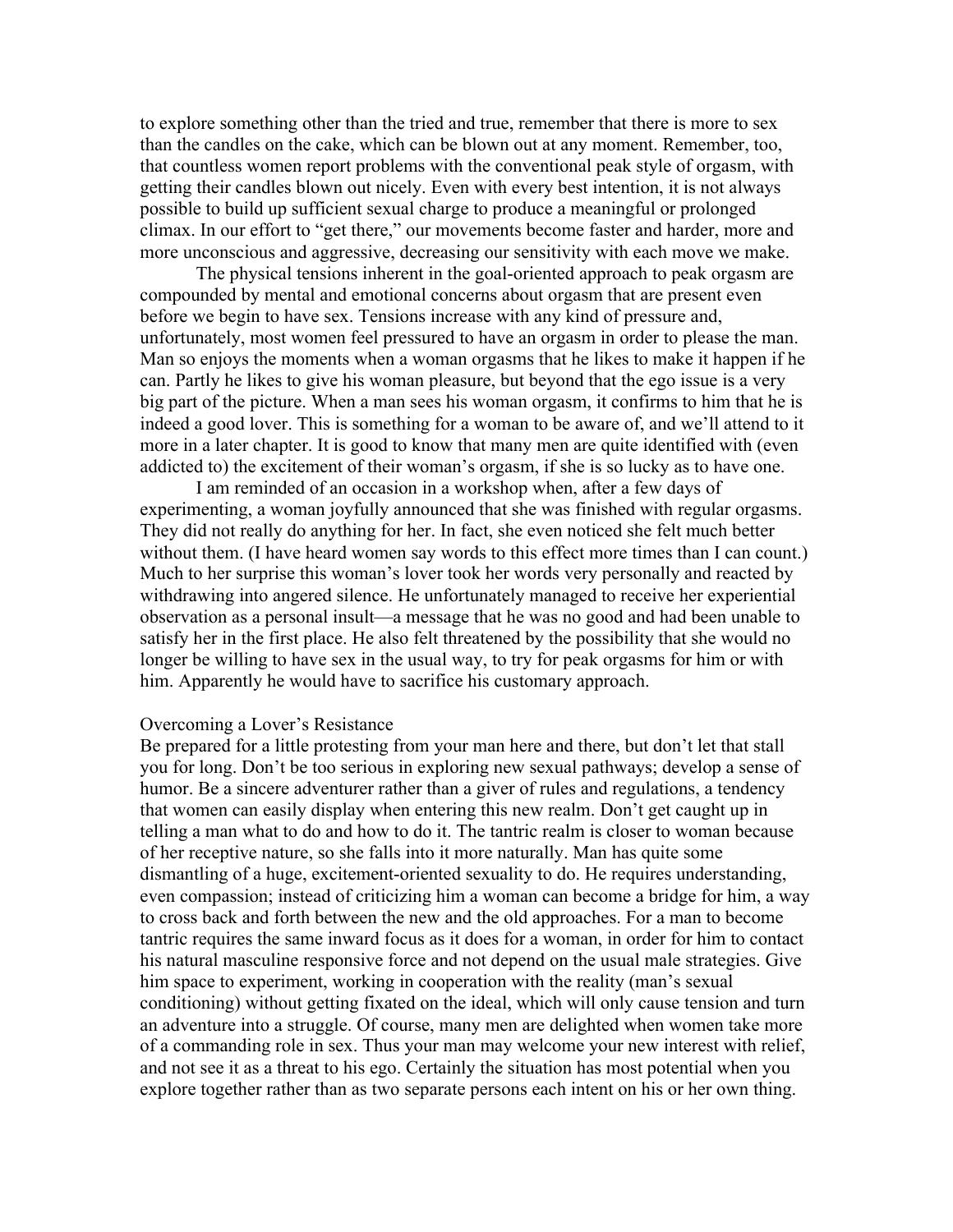Nevertheless, a woman can try out many of the suggestions offered in this book without her man necessarily having to agree (although he is bound to notice there is something more enchanting about the experience of making love with her). The truth is, changing a style of making love is an individual commitment, not necessarily a couple commitment. You as an individual have to wish to be more aware, receptive, and open not too dependent on what your partner is up to or expects of you. Otherwise you can go around in circles and never break out of the trap you find yourself in.

For example, the situation may arise that your man wants to come. What do you do? You might join him, saying to yourself, "Well then, what the heck, so will I." But this is not individual commitment; this is handing over to another person the responsibility for your own transformation. And that never works to one's greatest satisfaction. Instead you might choose to *not* come, to relax and enjoy being with him during his experience but not force yourself into coming just because he is doing so. And if you decide, in fact, that this time you do want to come, then set about it in an easier and less effortful way. Be experimental and create the opportunity to experience yourself differently. Resist falling back to the known you, the tried and tested way. Experiment for your own sake and be curious about the outcome.

It might happen that, for a period of time while making love, a man still insists on his orgasm. But in the new context this can be after *an hour of delicious lovemaking* which greatly changes the picture. And why not? In time, he may feel that it is less important to ejaculate, that he is pretty happy with how things stand at the moment; he feels quite fulfilled and notices he is energized afterward. Through experimenting and observing the outcomes of sex, sex begins to gain significance beyond simple entertainment. This is our usual gauge of sex—did we have fun? Was it recreational? In actual fact, far more telling about whether a good time was had or not is what happens *after* the experience.

### Observe the Afterward

We tend to overlook how we experience ourselves after the sexual encounter. How do we feel? What is happening within me and between us? In workshops I insist to couples that "the time afterward is your teacher," not my partner and I. By keeping an eye on your postcoital states, both of you will get insights into the genuine goodness of sex and what leads you where. If after making love there is at times a feeling of distance and at other times a feeling of closeness, what does this reflect? Review your lovemaking and see how it informs you. In time a totally new vision of sex starts to emerge through understanding your experience. The inquiry becomes, "How is sex able to spread its benefit to every moment of my life, every day, in and out of bed? How do I get the best out of sex as a human being, not just a human doing?"

Recently I received an email from a couple in Australia that may serve to relax women and encourage men. After they had found a section of my first book displayed on the Internet, the male partner wrote to me saying:

We printed the lot and took it away with us on our January break. The simple concept of letting go of goal oriented intimacy has been a revelation which has greatly enhanced the spiritual sensitivity of our lovemaking and the sheer pleasure and beauty of enjoying each moment for itself, the beauty of the feelings of each touch or caress, the moment by moment sensation of each kiss, the loveliness of each moment of body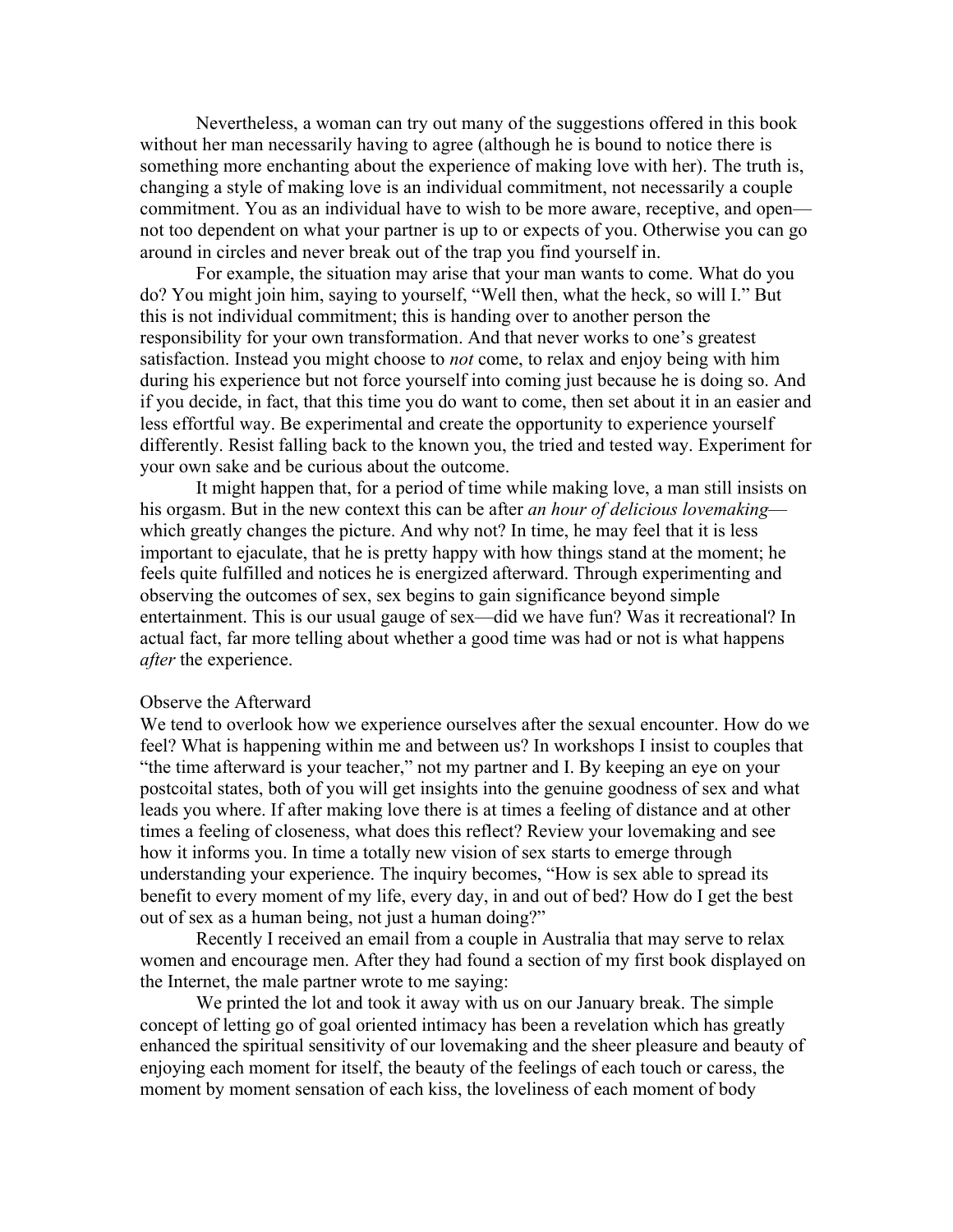contact, instead of each action being part of the path to the goal of orgasm. Being prepared to throw away the goals and letting each moment lead to the next brings pleasure to each moment and takes away all pressure to perform. We have been married almost twenty-five years and the spiritual dimension has always been important to us, but it is easy to get caught up in our Western approach of being goal oriented in almost everything we do, and so much of the Western material we read about sex is goal oriented. Best Regards.

Open up to the new alternative way, so that your man too can begin to experience himself in a new way. Remember, it takes a morsel before the taste can develop. Don't just give in to going with the usual, the male-dominated sexual expression. A real woman does not stand a chance there. In giving in (or giving up), both men and women are the losers and nobody is a real winner.

Orgasm is a gift from the divine, a sip of the sweetest nectar. It is nothing to demand, expect, or chase after. If there is too much tension coming from expectations in sex, misery or frustration is bound to follow failure. Orgasms are not required every time we make love. An easygoing, innocent, unexpectant attitude creates the milieu for the orgasmic experience. So begin to change your thoughts on orgasm. As you enter sex, do something unusual: forget about orgasm. Avoid looking for sensations that could be the beginning of a climax; avoid heading for orgasm the moment your man penetrates you. Be as receptive and welcoming to the penetration as possible, paying close attention to the feelings in your vagina.

Observe within yourself the minute cellular phenomena present in the body in any given moment. As time is comprised of millions of magical moments strung together, the details are constantly changing, and these can become a constant source of delight.

Living these inner changes makes the sexual experience an organic one. Orgasm is not necessarily a huge explosion, a volcanic eruption. It can be a cool, peaceful, calm, relaxing valley where the body floats as light as a feather, dissolving into love-drenched nothingness. It can be the experience of eternity, beyond time, suspended in space by breath, one with the pulsation of life. It also happens, as if by miracle, that from this depth of relaxation a peak of energy arises, but without any effort at all. A subtle force rises slowly and steadily from the depths and moves into a sexual dance, choreographed by a divine energy passing through the bodies.

### Tantric Inspiration

Relaxation is a state. You cannot force it. You simply drop all negativities, the hindrances and, it comes, it bubbles up by itself. What is relaxation? It is a state of affairs where your energy is not moving anywhere, not in the future, not to the past—it is simply there with you. In the silent pool of your own energy, in the warmth of it, you are enveloped. *This* moment is all. There is no other moment. Time stops—then there is relaxation. If time is there, there is no relaxation. Simply, the clock stops; there is no time. This moment is all. Relaxation means this moment is more than enough, more than can be asked or expected. Nothing to ask, more than enough, more than you can desire—then the energy never moves anywhere. It becomes a placid pool. In your own energy, you dissolve. This moment is relaxation. Relaxation is neither of the body nor of the mind, relaxation is of the total.